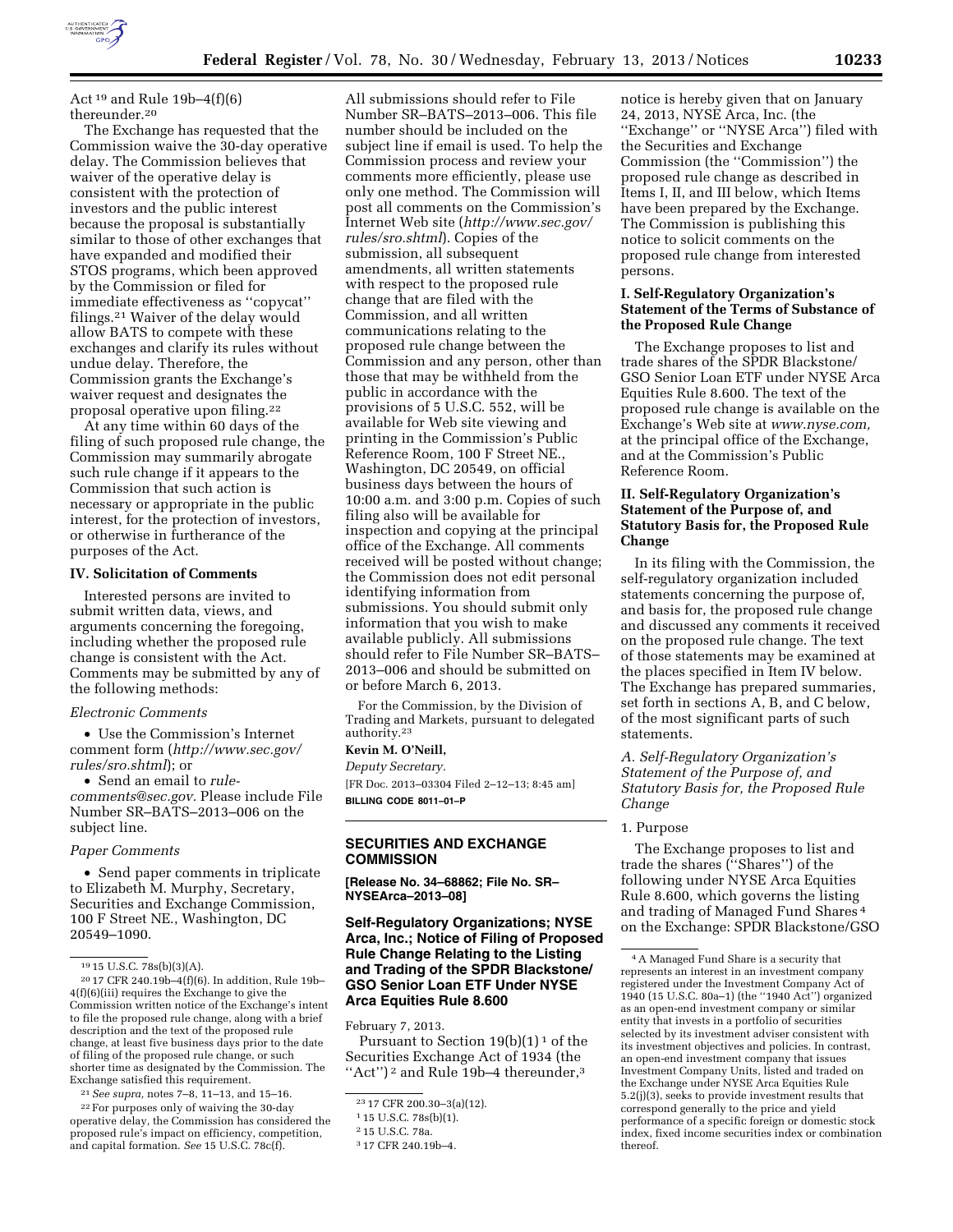Senior Loan ETF (the "Fund").<sup>5</sup> The Shares will be offered by SSgA Active ETF Trust (the ''Trust''), which is organized as a Massachusetts business trust and is registered with the Commission as an open-end management investment company.6 SSgA Funds Management, Inc. (''Adviser'' or ''SSgA FM'') serves as the investment adviser to the Fund (the ''Adviser''). GSO/Blackstone Debt Funds Management LLC will serve as subadviser (''Sub-Adviser'' or ''GSO'') to the Portfolio (as referenced below) and the Fund, subject to supervision by the Adviser and the Trust's Board of Trustees (''Board''). State Street Global Markets, LLC (the ''Distributor'' or ''Principal Underwriter'') will be the principal underwriter and distributor of the Fund's Shares. State Street Bank and Trust Company (the ''Administrator,'' ''Custodian'' or ''Transfer Agent'') will serve as administrator, custodian and transfer agent for the Fund.

Commentary .06 to Rule 8.600 provides that, if the investment adviser to the investment company issuing Managed Fund Shares is affiliated with a broker-dealer, such investment adviser shall erect a ''fire wall'' between the investment adviser and the brokerdealer with respect to access to information concerning the composition and/or changes to such investment

6The Trust is registered under the 1940 Act. On April 1, 2011, the Trust filed with the Commission Form N–1A under the Securities Act of 1933 (15 U.S.C. 77a) (''1933 Act''), and under the 1940 Act relating to the Fund (File Nos. 333–173276 and 811–22542) (''Registration Statement''). The description of the operation of the Trust and the Fund herein is based, in part, on the Registration Statement. In addition, the Commission has issued an order granting certain exemptive relief to the Trust under the 1940 Act. *See* Investment Company Act Release No. 29524 (December 13, 2010) (File No. 812–13487) (''Exemptive Order'').

company portfolio. In addition, Commentary .06 further requires that personnel who make decisions on the open-end fund's portfolio composition must be subject to procedures designed to prevent the use and dissemination of material nonpublic information regarding the open-end fund's portfolio.7 Commentary .06 to Rule 8.600 is similar to Commentary .03(a)(i) and (iii) to NYSE Arca Equities Rule 5.2(j)(3); however, Commentary .06 in connection with the establishment of a ''fire wall'' between the investment adviser and the broker-dealer reflects the applicable open-end fund's portfolio, not an underlying benchmark index, as is the case with index-based funds. The Adviser and the Sub-Adviser are each affiliated with a broker-dealer and have implemented a ''fire wall'' with respect to such broker-dealers regarding access to information concerning the composition and/or changes to the Fund's portfolio. In the event (a) the Adviser or Sub-Adviser becomes newly affiliated with a brokerdealer, or (b) any new adviser or subadviser becomes affiliated with a brokerdealer, they will implement a fire wall with respect to such broker-dealer regarding access to information concerning the composition and/or changes to the portfolio, and will be subject to procedures designed to prevent the use and dissemination of material non-public information regarding such portfolio.

### SPDR Blackstone/GSO Senior Loan ETF

The investment objective of the Fund is to provide current income consistent with the preservation of capital. Under

normal market conditions.<sup>8</sup> the Fund will invest all of its assets in the shares of the Blackstone/GSO Senior Loan Portfolio (the ''Portfolio''), a separate series of the SSgA Master Trust with an identical investment objective as the Fund. As a result, the Fund will invest indirectly through the Portfolio.

According to the Registration Statement, in pursuing its investment objective, the Fund, under normal market conditions, will seek to outperform a primary and secondary loan index (as described below), by investing at least 80% of its net assets (plus any borrowings for investment purposes) in ''Senior Loans,'' which are described further below in ''Description of Senior Loans and the Senior Loan Market.'' The S&P/LSTA U.S. Leveraged Loan 100 Index (the ''Primary Index'') is comprised of the 100 largest Senior Loans, as measured by the borrowed amounts outstanding. The Markit iBoxx USD Leveraged Loan Index (the ''Secondary Index'') selects the 100 most liquid Senior Loans in the market. In addition to size, liquidity is also measured, in part, based on the number of market makers who trade a specific Senior Loan and the number and size of transactions in the context of the prevailing bid/offer spread. Markit utilizes proprietary models for the Secondary Index composition and updates to the Secondary Index.

The Fund will not seek to track either the Primary or Secondary Index, but rather will seek to outperform those indices. In doing so, the Sub-Adviser represents that the Portfolio will primarily invest in Senior Loans.9 The

9The Sub-Adviser represents that, in general, the Portfolio (*i.e.,* the master fund) is where investments will be held, which investments will primarily consist of Senior Loans; and may, to a lesser extent, include ''other investments'' as described under ''Other Investments'' below. The Fund (*i.e.,* the feeder fund) will invest in shares of the Portfolio and will not invest in ''Other Investments,'' but may be exposed to such investments by means of the Fund's investment in

<sup>5</sup>The Commission has previously approved listing and trading on the Exchange of a number of actively managed funds under Rule 8.600. *See, e.g.,*  Securities Exchange Act Release Nos. 57801 (May 8, 2008), 73 FR 27878 (May 14, 2008) (SR– NYSEArca–2008–31) (order approving Exchange listing and trading of twelve actively-managed funds of the WisdomTree Trust); 60981 (November 10, 2009), 74 FR 59594 (November 18, 2009) (SR– NYSEArca–2009–79) (order approving listing and trading of five fixed income funds of the PIMCO ETF Trust); 62502 (July 15, 2010), 75 FR 42471 (July 21, 2010) (SR–NYSEArca–2010–57) (order approving listing and trading of AdvisorShares WCM/BNY Mellon Focused Growth ADR ETF); 63076 (October 12, 2010), 75 FR 63874 (October 18, 2010) (SR–NYSEArca–2010–79) (order approving listing and trading of Cambria Global Tactical ETF); 63329 (November 17, 2010), 75 FR 71760 (November 24, 2010) (SR–NYSEArca–2010–86) (order approving listing and trading of Peritus High Yield ETF). Additionally, the Commission has previously approved the listing and trading of five other actively managed SSgA FM advised funds on the Exchange under Rule 8.600. Securities Exchange Act Release No. 66343 (February 7, 2012) 77 FR 7647 (February 13, 2012).

<sup>7</sup>An investment adviser to an open-end fund is required to be registered under the Investment Advisers Act of 1940 (the ''Advisers Act''). As a result, the Adviser and Sub-Adviser and their related personnel are subject to the provisions of Rule 204A–1 under the Advisers Act relating to codes of ethics. This Rule requires investment advisers to adopt a code of ethics that reflects the fiduciary nature of the relationship to clients as well as compliance with other applicable securities laws. Accordingly, procedures designed to prevent the communication and misuse of non-public information by an investment adviser must be consistent with Rule 204A–1 under the Advisers Act. In addition, Rule 206(4)–7 under the Advisers Act makes it unlawful for an investment adviser to provide investment advice to clients unless such investment adviser has (i) adopted and implemented written policies and procedures reasonably designed to prevent violation, by the investment adviser and its supervised persons, of the Advisers Act and the Commission rules adopted thereunder; (ii) implemented, at a minimum, an annual review regarding the adequacy of the policies and procedures established pursuant to subparagraph (i) above and the effectiveness of their implementation; and (iii) designated an individual (who is a supervised person) responsible for administering the policies and procedures adopted under subparagraph (i) above.

<sup>8</sup>The terms ''under normal market conditions'' or ''under normal market circumstances'' include, but are not limited to, the absence of extreme volatility or trading halts in the fixed income markets or the financial markets generally; operational issues causing dissemination of inaccurate market information; or force majeure type events such as systems failure, natural or man-made disaster, act of God, armed conflict, act of terrorism, riot or labor disruption or any similar intervening circumstance. In periods of extreme market disturbance, the Fund may take temporary defensive positions, by overweighting its portfolio in cash/cash-like instruments; however, to the extent possible, the investment Sub-Adviser would continue to seek to achieve the Fund's investment objective. Specifically, the Portfolio and Fund would continue to invest in Senior Loans. In response to prolonged periods of constrained or difficult market conditions the Sub-Adviser will likely focus on investing in the largest and most liquid loans available in the market.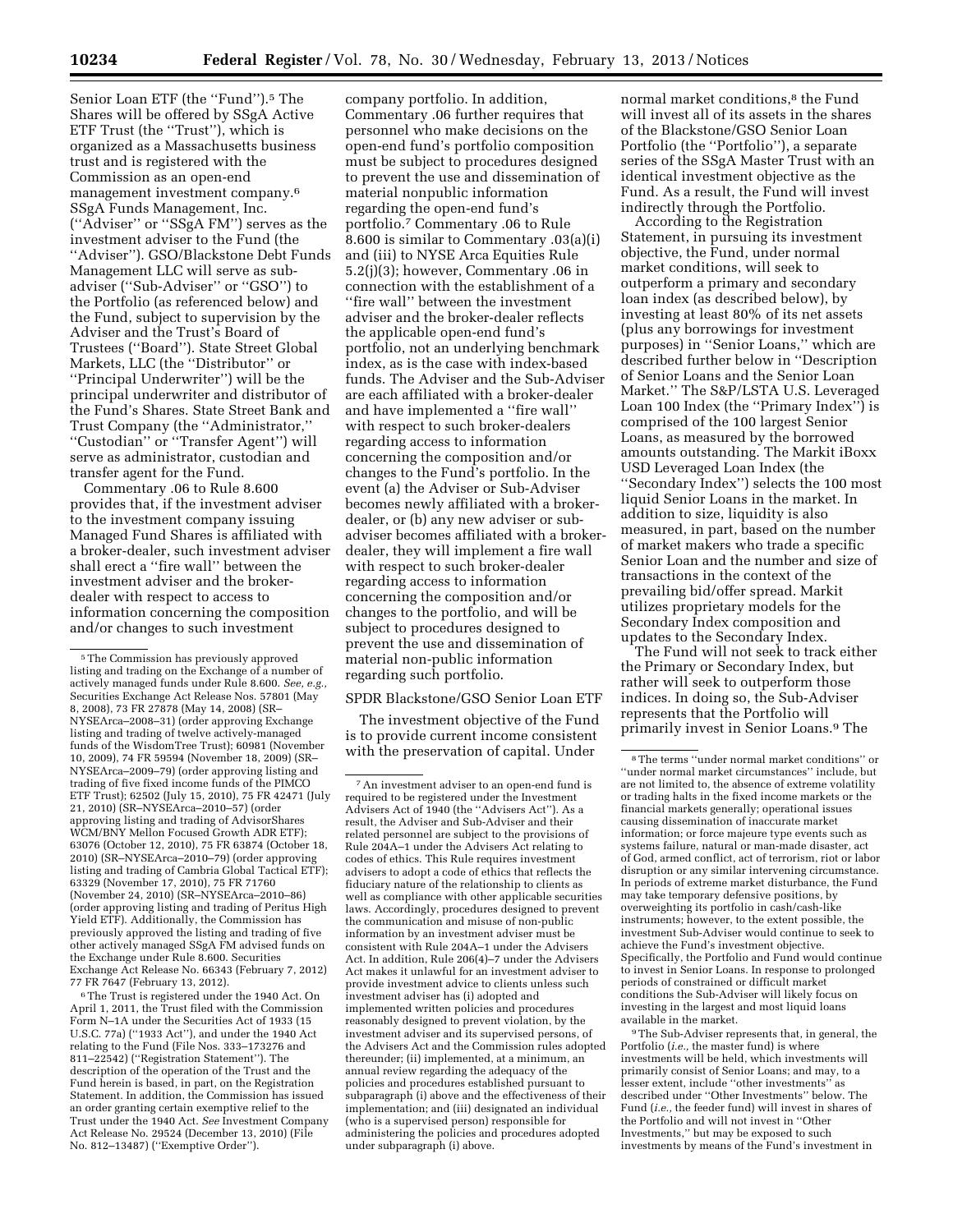Portfolio intends to hold a large percentage of the components of the Primary and Secondary Indices. It is anticipated that the Portfolio, in accordance with its principal investment strategy, will invest approximately 50% to 75% of its net assets in Senior Loans that are eligible for inclusion and meet the liquidity thresholds of the Primary and/or the Secondary Indices. Each of the Portfolio's Senior Loan investments is expected to have no less than \$250 million USD par outstanding.

The Sub-Adviser considers Senior Loans to be first lien senior secured floating rate bank loans. A Senior Loan is an advance or commitment of funds made by one or more banks or similar financial institutions to one or more corporations, partnerships or other business entities and typically pays interest at a floating or adjusting rate that is determined periodically at a designated premium above a base lending rate, most commonly the London-Interbank Offered Rate (''LIBOR''). A Senior Loan is considered senior to all other unsecured claims against the borrower, senior to or pari passu with all other secured claims, meaning that in the event of a bankruptcy the Senior Loan, together with other first lien claims, is entitled to be the first to be repaid out of proceeds of the assets securing the loans, before other existing unsecured claims or interests receive repayment. However, in bankruptcy proceedings, there may be other claims, such as taxes or additional advances which take precedence.10

According to the Registration Statement, the Portfolio will invest in Senior Loans that are made predominantly to businesses operating in North America, but may also invest in Senior Loans made to businesses operating outside of North America. The Portfolio may invest in Senior Loans directly, either from the borrower as part of a primary issuance or in the secondary market through assignments of portions of Senior Loans from third parties, or participations in Senior Loans, which are contractual

relationships with an existing lender in a loan facility whereby the Portfolio purchases the right to receive principal and interest payments on a loan but the existing lender remains the record holder of the loan. Under normal market conditions, the Portfolio expects to maintain an average interest rate duration of less than 90 days.

In selecting securities for the Portfolio, the Portfolio's Sub-Adviser will seek to construct a portfolio of loans that it believes is less volatile than the general loan market. In addition, when making investments, the Sub-Adviser will seek to maintain appropriate liquidity and price transparency for the Portfolio. On an ongoing basis, the Sub-Adviser will add or remove those individual loans that it believes will cause the Portfolio to outperform or underperform, respectively, either the Primary or Secondary Index.

When identifying prospective investment opportunities in Senior Loans, the Sub-Adviser currently intends to invest primarily in Senior Loans that are below investment grade quality and will rely on fundamental credit analysis in an effort to attempt to minimize the loss of the Portfolio's capital.11 The Sub-Adviser expects to invest in Senior Loans or other debt of companies possessing the attributes described below, which it believes will help generate higher risk adjusted total returns.12 The Sub-Adviser does not

12According to the Registration Statement, the loan market, as represented by the S&P/LSTA (Loan Syndications and Trading Association) Leveraged Loan Index, experienced significant growth in terms of number and aggregate volume of loans outstanding since the inception of the index in 1997. In 1997, the total amount of loans in the market aggregated less than \$10 billion. By April of 2000, it had grown to over \$100 billion, and by July of 2007 the market had grown to over \$500 billion. The size of the market peaked in November of 2008 at \$594 billion. During this period, the demand for loans and the number of investors participating in the loan market also increased significantly.

According to the Registration Statement, since 2008, the aggregate size of the market has contracted, characterized by limited new loan issuance and payoffs of outstanding loans. From the peak in 2008 through July 2010, the overall size of the loan market contracted by approximately 15%. The number of market participants also decreased during that period. Although the number of new loans being issued in the market since 2010 is increasing, there can be no assurance that the size of the loan market, and the number of participants, will return to earlier levels. An increase in demand for Senior Loans may benefit the Fund by providing

intend to purchase Senior Loans that are in default. However, the Portfolio may hold a Senior Loan that has defaulted subsequent to its purchase by the Portfolio.

The Sub-Adviser intends to invest in Senior Loans or other debt of companies that it believes have developed strong positions within their respective markets and exhibit the potential to maintain sufficient cash flows and profitability to service their obligations in a range of economic environments. The Sub-Adviser will seek Senior Loans or other debt of companies that it believes possess advantages in scale, scope, customer loyalty, product pricing, or product quality versus their competitors, thereby minimizing business risk and protecting profitability.

The Sub-Adviser intends to invest primarily in Senior Loans or other debt of established companies which have demonstrated a record of profitability and cash flows over several economic cycles. The Sub-Adviser believes such companies are well-positioned to maintain consistent cash flow to service and repay their obligations and maintain growth in their businesses or market share. The Sub-Adviser does not intend to invest in Senior Loans or other debt of primarily start-up companies, companies in turnaround situations or companies with speculative business plans.

The Sub-Adviser intends to focus on investments in which the Senior Loans or other debt of a target company has an experienced management team with an established track record of success. The Sub-Adviser will typically require companies to have in place proper incentives to align management's goals with the Portfolio's goals.

Often the Sub-Adviser will seek to participate in transactions sponsored by what it believes to be high-quality private equity firms. The Sub-Adviser believes that a private equity sponsor's willingness to invest significant sums of equity capital into a company is an implicit endorsement of the quality of the investment. Further, private equity sponsors of companies with significant investments at risk have the ability and a strong incentive to contribute

shares of the Portfolio. In extraordinary instances, the Fund reserves the right to make direct investments in Senior Loans and other investments.

<sup>10</sup>Senior Loans consist generally of obligations of companies and other entities (collectively, ''borrowers'') incurred for the purpose of reorganizing the assets and liabilities of a borrower; acquiring another company; taking over control of a company (leveraged buyout); temporary refinancing; or financing internal growth or other general business purposes. Senior Loans are often obligations of borrowers who have incurred a significant percentage of debt compared to equity issued and thus are highly leveraged.

<sup>11</sup>The Portfolio will primarily invest in securities (including Senior Loans) which typically will be rated below investment grade. Securities rated below investment grade, commonly referred to as ''junk'' or ''high yield'' securities, include securities that are rated Ba1/BB+/BB+ or below by Moody's Investors Service, Inc. (''Moody's''), Fitch Inc., or Standard & Poor's, Inc. (''S&P''), respectively, and may involve greater risks than securities in higher rating categories.

increased liquidity for such loans and higher sales prices, but it may also adversely affect the rate of interest payable on such loans acquired by the Portfolio and the rights provided to the Portfolio under the terms of the applicable loan agreement, and may increase the price of loans that the Portfolio wishes to purchase in the secondary market. A decrease in the demand for Senior Loans may adversely affect the price of loans in the Portfolio, which could cause the Fund's net asset value (''NAV'') to decline.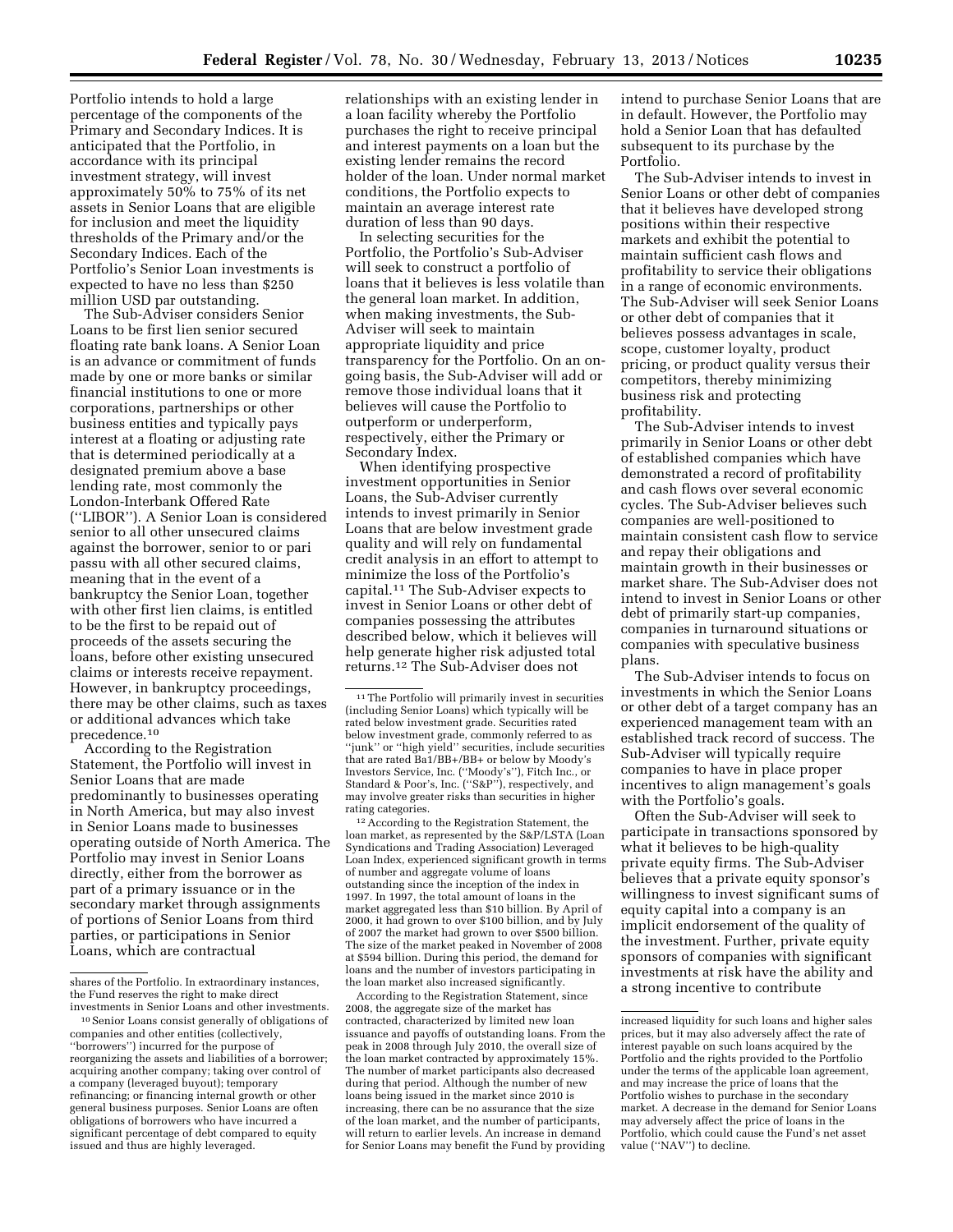additional capital in difficult economic times should operational issues arise.

The Sub-Adviser will seek to invest in Senior Loans or other debt broadly among companies and industries, thereby potentially reducing the risk of a downturn in any one company or industry having a disproportionate impact on the value of the Portfolio's holdings. However, as a result of its investment in participations in loans and the fact that originating banks may be deemed issuers of loans, the Portfolio may be deemed to concentrate its investments in the financial services industries. Loans, and the collateral securing them, are typically monitored by agents for the lenders, which may be the originating bank or banks.13

The Portfolio and the Fund are expected to be managed in a ''masterfeeder'' structure, under which the Fund, under normal market conditions, will invest all of its assets in the Portfolio, the corresponding ''master fund,'' which is a separate 1940 Actregistered mutual fund that has an identical investment objective. As a result, the Fund (*i.e.,* a ''feeder fund'') has an indirect interest in all of the securities owned by the Portfolio. Because of this indirect interest, the Fund's investment returns should be the same as those of the Portfolio, adjusted for the expenses of the Fund. In extraordinary instances, the Fund reserves the right to make direct investments.

The Sub-Adviser will manage the investments of the Portfolio. Under the master-feeder arrangement, investment advisory fees charged at the master-fund level are deducted from the advisory fees charged at the feeder-fund level. According to the Registration Statement, this arrangement avoids a ''layering'' of fees, *e.g.,* the Fund's total annual operating expenses would be no higher as a result of investing in a masterfeeder arrangement than they would be if the Fund pursued its investment objectives directly. In addition, the

Fund may discontinue investing through the master-feeder arrangement and pursue its investment objectives directly if the Trust's Board of Trustees determines that doing so would be in the best interests of shareholders.

According to the Registration Statement, historically, the amount of public information available about a specific Senior Loan has been less extensive than if the loan were registered or exchange-traded. As noted above, the loans in which the Portfolio will invest will, in most instances, be Senior Loans, which are secured and senior to other indebtedness of the borrower. Each Senior Loan will generally be secured by collateral such as accounts receivable, inventory, equipment, real estate, intangible assets such as trademarks, copyrights and patents, and securities of subsidiaries or affiliates. The value of the collateral generally will be determined by reference to financial statements of the borrower, by an independent appraisal, by obtaining the market value of such collateral, in the case of cash or securities if readily ascertainable, or by other customary valuation techniques considered appropriate by the Sub-Adviser. The value of collateral may decline after the Portfolio's investment, and collateral may be difficult to sell in the event of default. Consequently, the Portfolio may not receive all the payments to which it is entitled. By virtue of their senior position and collateral, Senior Loans typically provide lenders with the first right to cash flows or proceeds from the sale of a borrower's collateral if the borrower becomes insolvent (subject to the limitations of bankruptcy law, which may provide higher priority to certain claims such as employee salaries, employee pensions, and taxes). This means Senior Loans are generally repaid before unsecured bank loans, corporate bonds, subordinated debt, trade creditors, and preferred or common stockholders. To the extent that the Portfolio invests in unsecured loans, if the borrower defaults on such loan, there is no specific collateral on which the lender can foreclose. If the borrower defaults on a subordinated loan, the collateral may not be sufficient to cover both the senior and subordinated loans.

According to the Registration Statement, there is no organized exchange on which loans are traded and reliable market quotations may not be readily available. A majority of the Portfolio's assets are likely to be invested in loans that are less liquid than securities traded on national exchanges. Loans with reduced liquidity involve greater risk than securities with

more liquid markets. Available market quotations for such loans may vary over time, and if the credit quality of a loan unexpectedly declines, secondary trading of that loan may decline for a period of time. During periods of infrequent trading, valuing a loan can be more difficult and buying and selling a loan at an acceptable price can be more difficult and delayed. In the event that the Portfolio voluntarily or involuntarily liquidates Portfolio assets during periods of infrequent trading, it may not receive full value for those assets. Therefore, elements of judgment may play a greater role in valuation of loans. To the extent that a secondary market exists for certain loans, the market may be subject to irregular trading activity, wide bid/ask spreads and extended trade settlement periods.

According to the Registration Statement, Senior Loans will usually require, in addition to scheduled payments of interest and principal, the prepayment of the Senior Loan from free cash flow, as described in the Registration Statement. The degree to which borrowers prepay Senior Loans, whether as a contractual requirement or at their election, may be affected by general business conditions, the financial condition of the borrower and competitive conditions among loan investors, among others. As such, prepayments cannot be predicted with accuracy. Recent market conditions, including falling default rates among others, have led to increased prepayment frequency and loan renegotiations. These renegotiations are often on terms more favorable to borrowers. Upon a prepayment, either in part or in full, the actual outstanding debt on which the Portfolio derives interest income will be reduced. However, the Portfolio may receive a prepayment penalty fee assessed against the prepaying borrower.

### Other Investments

According to the Registration Statement, in addition to the principal investments described above, the Portfolio may invest in other investments, as described below. The Fund may (indirectly through its investments in the Portfolio or, in extraordinary circumstances, directly) invest in the following types of investments. The investment practices of the Portfolio are the same in all material respects to those of the Fund.

The Portfolio may invest in bonds, including corporate bonds; high yield debt securities; and U.S. Government

<sup>13</sup>According to the Registration Statement, the Portfolio may be reliant on the creditworthiness of the agent bank and other intermediate participants in a Senior Loan, in addition to the borrower, since rights that may exist under the loan against the borrower if the borrower defaults are typically asserted by or through the agent bank or intermediate participant. Agents are typically large commercial banks, although for Senior Loans that are not broadly syndicated they can also include thrift institutions, insurance companies or finance companies (or their affiliates). Such companies may be especially susceptible to the effects of changes in interest rates resulting from changes in U.S. or foreign fiscal or monetary policies, governmental regulations affecting capital raising activities or other economic or market fluctuations. It is the expectation that the Portfolio will only invest in broadly syndicated loans.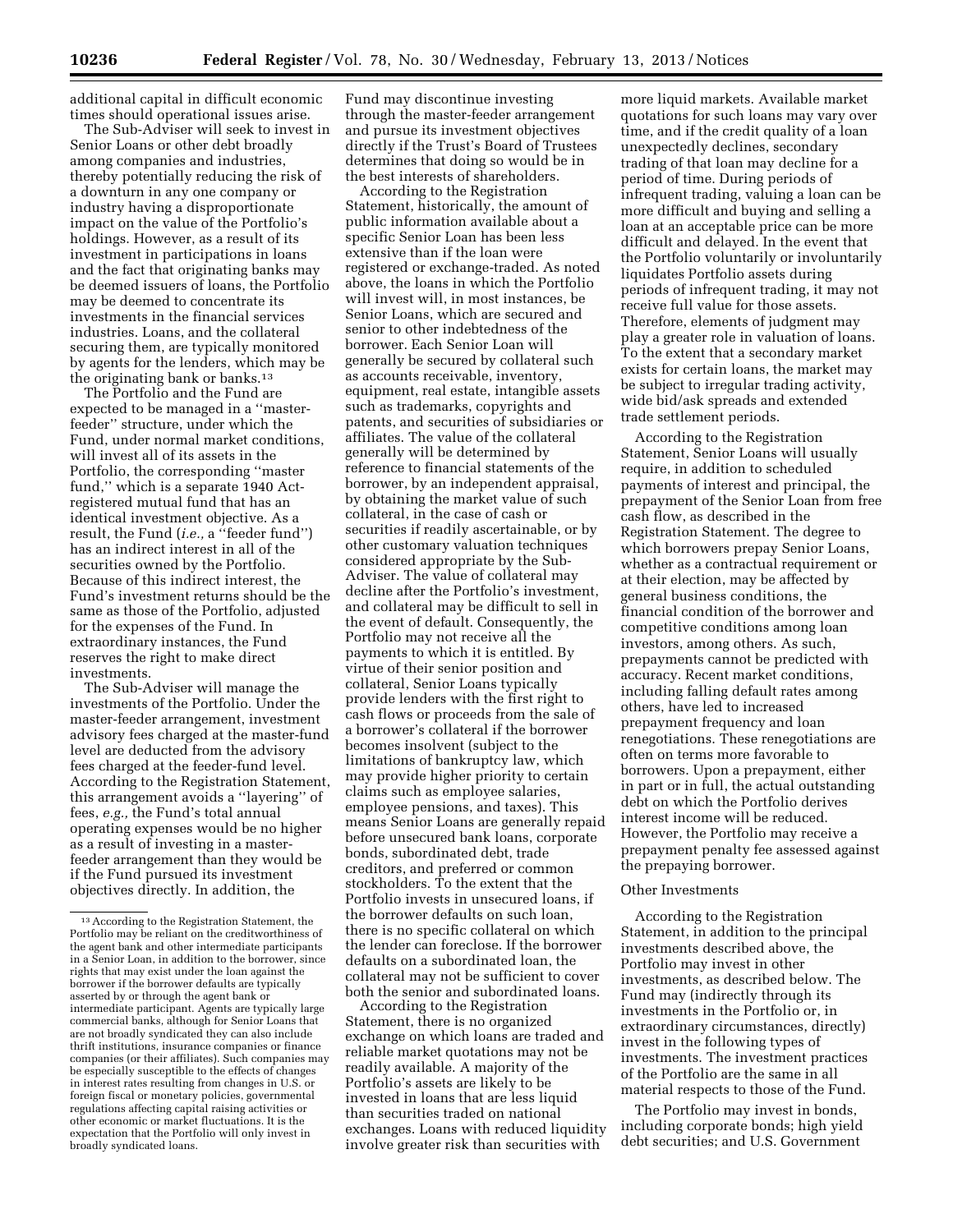obligations.14 The Portfolio also may invest in preferred securities.

The Portfolio may invest in repurchase agreements with commercial banks, brokers or dealers to generate income from its excess cash balances and its securities lending cash collateral. A repurchase agreement is an agreement under which the Portfolio acquires a financial instrument (*e.g.,* a security issued by the U.S. government or an agency thereof, a banker's acceptance or a certificate of deposit) from a seller, subject to resale to the seller at an agreed upon price and date (normally, the next business day). A repurchase agreement may be considered a loan collateralized by securities. In addition, the Portfolio may enter into reverse repurchase agreements, which involve the sale of securities with an agreement to repurchase the securities at an agreedupon price, date and interest payment and have the characteristics of borrowing.

The Portfolio may invest in commercial paper. Commercial paper consists of short-term, promissory notes issued by banks, corporations and other entities to finance short-term credit needs. These securities generally are discounted but sometimes may be interest bearing.

Subject to limitations, the Portfolio may invest in secured loans that are not first lien loans or loans that are unsecured. These loans have the same characteristics as Senior Loans except that such loans are not first in priority of repayment and/or may not be secured by collateral. Accordingly, the risks associated with these loans are higher than the risks for loans with first priority over the collateral. Because these loans are lower in priority and/or unsecured, they are subject to the additional risk that the cash flow of the borrower may be insufficient to meet scheduled payments after giving effect to the secured obligations of the borrower or in the case of a default, recoveries may be lower for unsecured loans than for secured loans.15

The Portfolio may invest in short-term instruments, including money market instruments (including money market funds advised by the Adviser), cash and cash equivalents, on an ongoing basis to provide liquidity or for other reasons.

The Portfolio may invest in the securities of other investment companies, including closed-end funds (including loan-focused closed end funds), subject to applicable limitations under Section  $12\left(\frac{d}{1}\right)$  of the 1940 Act.16 To the extent allowed by law, regulation, the Portfolio's investment restrictions and the Trust's Exemptive Order, the Portfolio may invest its assets in securities of investment companies that are money market funds, including those advised by the Adviser or otherwise affiliated with the Adviser, in excess of the limits discussed above.

In addition, the Portfolio may invest in exchange-traded notes (''ETNs''), such as securities listed on the Exchange under NYSE Arca Equities Rule 5.2(j)(6), which are debt obligations of investment banks that are traded on exchanges and the returns of which are linked to the performance of certain reference assets, which may include market indexes.

The Portfolio will not invest 25% or more of the value of its total assets in securities of issuers in any one industry; however it may be deemed to concentrate its investment in any of the industries or group of industries in the financial services sector (consisting of financial institutions, including commercial banks, insurance companies and other financial companies and their respective holding companies) to the extent that the banks originating or acting as agents for the lenders, or granting or acting as intermediaries in participation interests, in loans held by the Portfolio are deemed to be issuers of such loans.<sup>17</sup>

The Portfolio may hold up to an aggregate amount of 15% of its net assets in illiquid securities (calculated at the time of investment), including Rule 144A securities, junior subordinated loans and unsecured loans deemed illiquid by the Adviser and

Sub-Adviser. The Portfolio will monitor its portfolio liquidity on an ongoing basis to determine whether, in light of current circumstances, an adequate level of liquidity is being maintained, and will consider taking appropriate steps in order to maintain adequate liquidity if, through a change in values, net assets, or other circumstances, more than 15% of the Portfolio's net assets are held in illiquid securities. Illiquid securities include securities subject to contractual or other restrictions on resale and other instruments that lack readily available markets as determined in accordance with Commission staff guidance.18

Except for investments in ETFs that may hold non-U.S. issues, the Portfolio will not otherwise invest in non-U.S. registered equity issues.

The Portfolio will not invest in options contracts, futures contracts or swap agreements.

In certain situations or market conditions, the Portfolio may temporarily depart from its normal investment policies and strategies provided that the alternative is consistent with the Portfolio's investment objective and is in the best interest of the Portfolio. For example, the Portfolio may hold a higher than normal proportion of its assets in cash in times of extreme market stress.19 The Portfolio may borrow money from a bank as permitted by the 1940 Act or other governing statute, by applicable rules thereunder, or by Commission or other regulatory agency with authority over the Portfolio, but only for temporary or emergency purposes.

The Portfolio will be classified as a ''diversified'' investment company under the 1940 Act.20

The Portfolio intends to qualify for and to elect treatment as a separate

19*See* note 8, *supra.* 

 $^{\rm 20}\rm{The}$  diversification standard is set forth in Section 5(b)(1) of the 1940 Act (15 U.S.C. 80a–5).

<sup>14</sup>U.S. Government obligations are a type of bond and include securities issued or guaranteed as to principal and interest by the U.S. Government, its agencies or instrumentalities. The Portfolio also may purchase U.S. registered, dollar-denominated bonds of foreign corporations, governments, agencies and supra-national entities.

<sup>15</sup>According to the Registration Statement, secured loans that are not first lien and loans that are unsecured generally have greater price volatility than Senior Loans and may be less liquid. There is also a possibility that originators will not be able to sell participations in these loans, which would create greater credit risk exposure for the holders of such loans. Secured loans that are not first lien and loans that are unsecured share the same risks as other below investment grade instruments.

<sup>16</sup>The Portfolio may invest in other debt or fixed income exchange-traded funds (''ETFs''), such as securities listed on the Exchange under NYSE Arca Equities Rules 5.2(j)(3), 8.100 and 8.600, (including ETFs managed by the Adviser). ETFs may be structured as investment companies that are registered under the 1940 Act, typically as openend funds or unit investment trusts. These ETFs are generally based on specific domestic and foreign market securities indices.

<sup>17</sup>*See* Form N–1A, Item 9. The Commission has taken the position that a fund is concentrated if it invests more than 25% of the value of its total assets in any one industry. *See, e.g.,* Investment Company Act Release No. 9011 (October 30, 1975), 40 FR 54241 (November 21, 1975).

<sup>18</sup>The Commission has stated that long-standing Commission guidelines have required open-end funds to hold no more than 15% of their net assets in illiquid securities and other illiquid assets. *See*  Investment Company Act Release No. 28193 (March 11, 2008), 73 FR 14618 (March 18, 2008), footnote 34. *See also,* Investment Company Act Release No. 5847 (October 21, 1969), 35 FR 19989 (December 31, 1970) (Statement Regarding ''Restricted Securities''); Investment Company Act Release No. 18612 (March 12, 1992), 57 FR 9828 (March 20, 1992) (Revisions of Guidelines to Form N–1A). A fund's portfolio security is illiquid if it cannot be disposed of in the ordinary course of business within seven days at approximately the value ascribed to it by the fund. *See* Investment Company Act Release No. 14983 (March 12, 1986), 51 FR 9773 (March 21, 1986) (adopting amendments to Rule 2a–7 under the 1940 Act); Investment Company Act Release No. 17452 (April 23, 1990), 55 FR 17933 (April 30, 1990) (adopting Rule 144A under the 1933 Act).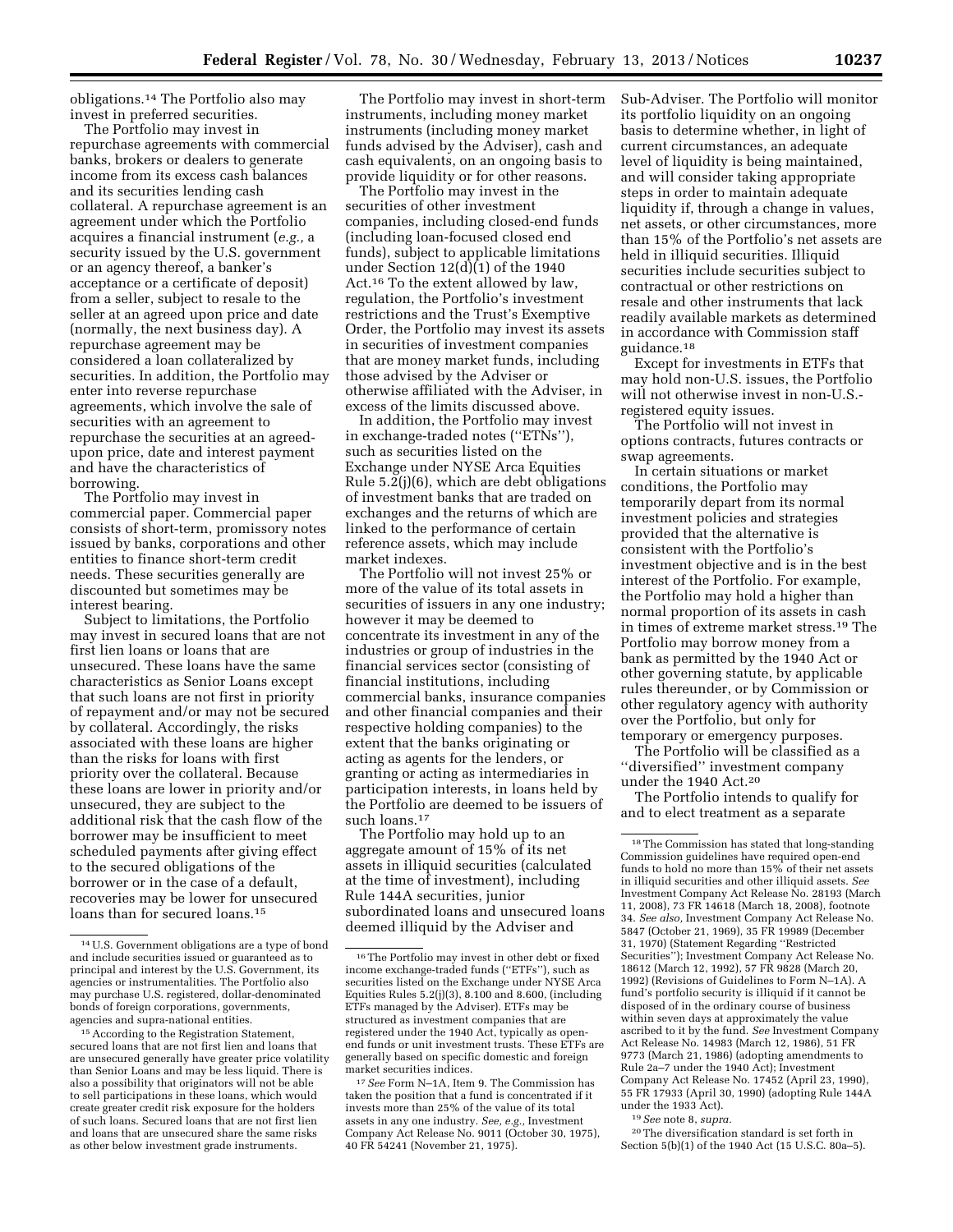regulated investment company (''RIC'') under Subchapter M of the Internal Revenue Code.21

The Portfolio's investments will be consistent with the Portfolio's investment objective and will not be used to enhance leverage.

### Criteria To Be Applied to the Fund

While the Fund, which would be listed pursuant to the criteria applicable to actively managed funds under NYSE Arca Equities Rule 8.600, is not eligible for listing under NYSE Arca Equities Rule 5.2(j)(3) applicable to listing and trading of Investment Company Units based on a securities index, the Adviser and Sub-Adviser represent that, under normal market conditions, the Fund would satisfy the generic fixed income initial listing requirements in NYSE Arca Equities Rule 5.2(j)(3), Commentary .02 on a continuous basis measured at the time of purchase, as described below.22

22NYSE Arca Equities Rule 5.2(j)(3), Commentary .02 sets forth generic listing criteria applicable to listing under Rule 19b–4(e) under the Exchange Act of Investment Company Units (''Units'') based on an index or portfolio of ''Fixed Income Securities,'' which are debt securities that are notes, bonds, debentures or evidence of indebtedness that include, but are not limited to, U.S. Department of Treasury securities (''Treasury Securities''), government-sponsored entity securities (''GSE Securities''), municipal securities, trust preferred securities, supranational debt and debt of a foreign country or a subdivision thereof. NYSE Arca Equities Rule 5.2(j)(3), Commentary .02(a) is as follows: (a) Eligibility Criteria for Index Components. Upon the initial listing of a series of Units pursuant to Rule 19b–4(e) under the Securities Exchange Act of 1934 on the Corporation, the components of an index or portfolio underlying a series of Units shall meet the following criteria: (1) The index or portfolio must consist of Fixed Income Securities; (2) Components that in aggregate account for at least 75% of the weight of the index or portfolio each shall have a minimum original principal amount outstanding of \$100 million or more; (3) A component may be a convertible security, however, once the convertible security component converts to the underlying equity security, the component is removed from the index or portfolio; (4) No component fixed-income security (excluding Treasury Securities and GSE Securities) shall represent more than 30% of the weight of the index or portfolio, and the five most heavily weighted component fixed-income securities in the index or portfolio shall not in the aggregate account for more than 65% of the weight of the index or portfolio; (5) An underlying index or portfolio (excluding one consisting entirely of exempted securities) must include a minimum of 13 non-affiliated issuers; and (6) Component securities that in aggregate account for at least 90% of the weight of the index or portfolio must be either (a) from issuers that are required to file reports pursuant to Sections 13 and 15(d) of the Securities Exchange Act of 1934; (b) from issuers that have a worldwide market value of its outstanding common equity held by non-affiliates of \$700 million or more; (c) from issuers that have outstanding securities that are notes, bonds debentures, or evidence of indebtedness having a total remaining principal amount of at least \$1 billion; (d) exempted securities as defined in Section 3(a)(12) of the

With respect to the requirement of Commentary .02(a)(1), as noted in the Registration Statement, the Fund (though its investment in the Portfolio) will invest at least 80% of its net assets (plus any borrowings for investment purposes) in Senior Loans. The Adviser and Sub-Adviser expect that substantially all of the Fund's assets will be invested in Fixed Income Securities or cash/cash-like instruments. With respect to the requirement of Commentary .02(a)(2), the Portfolio's Adviser and Sub-Adviser expect that substantially all, but at least 75% of the Portfolio's portfolio will be invested in loans that have an aggregate outstanding exposure of greater than \$100 million. With respect to the requirement of Commentary .02(a)(3), the Sub-Adviser represents that the Portfolio will not typically invest in convertible securities; however, should the Portfolio make such investments, the Sub-Adviser would direct the Portfolio to divest any converted equity security as soon as practicable.

With respect to the requirement of Commentary .02(a)(4), the Sub-Adviser represents that the Portfolio will not concentrate its investments in excess of 30% in any one security (excluding Treasury Securities and GSE Securities), and will not invest more than 65% of its assets in five or fewer securities (excluding Treasury Securities and GSE Securities).

With respect to the requirement of Commentary .02(a)(5), the Sub-Adviser represents that the Portfolio will invest in Senior Loans issued to at least 13 non-affiliated borrowers.

With respect to the requirements of Commentary .02(a)(6), the Sub-Adviser represents that the Portfolio's portfolio may make investments on a continuous basis in compliance with such requirement at the time of purchase; however, the market for Senior Loans differs in several material respects from the market of other fixed income securities (*e.g.,* bonds). A significant percentage of the Senior Loan market would not meet the criteria set forth in Commentary .02(a)(6), but would be readily tradable in the secondary market. For the 12 month period ending August 12, 2012, 53.4% of the borrowers of primary Senior Loans (also known as leveraged loans) had total indebtedness of \$1 billion or less and Senior Loans outstanding of \$250 million or more. (Source: S&P). In order to add to the Portfolio's diversification and to expand the Portfolio's investment

universe, the Portfolio may invest in Senior Loans borrowed by entities that would not meet the criteria set forth in Commentary .02(a)(6) above provided the borrower has at least \$250 million outstanding in Senior Loans. The Senior Loans borrowed by such entities would be well known to participants in the Senior Loan markets, would typically attract multiple market makers, and would share liquidity and transparency characteristics of senior secured debt borrowed by entities meeting the criteria in the generic listing criteria of NYSE Arca Equities Rule 5.2(j)(3), Commentary .02.

Description of Senior Loans and the Senior Loan Market

The Sub-Adviser represents that Senior Loans represent debt obligations of sub-investment grade corporate borrowers, similar to high yield bonds; however, Senior Loans are different from traditional high yield bonds in several important respects. First, Senior Loans are typically senior to other obligations of the borrower and secured by the assets of the borrower. Senior Loans rank at the top of a borrower's capital structure in terms of priority of payment, ahead of any subordinated debt (high yield) or the borrower's common equity. These loans are also secured, as the holders of these loans have a lien on most if not all of the corporate issuer's plant, property, equipment, receivables, cash balances, licenses, trademarks, etc. Furthermore, the corporate borrower of Senior Loans executes a credit agreement that typically restricts what it can do (debt incurrence, asset dispositions, etc.) without the lenders' approval, and, in addition, often requires the borrower to meet certain ongoing financial covenants (EBITDA, leverage tests, etc.). Finally, Senior Loans are floating rate obligations which typically pay a fixed spread over 3 month LIBOR.

Institutional investors access the market today primarily through commingled funds or separately managed accounts. Individual investors have gained exposure to Senior Loans primarily through registered open end or closed end mutual funds and business development companies or occasionally through limited partnerships.

The performance of a Senior Loans portfolio is driven by credit selection. Investing in Senior Loans involves detailed credit analysis and sound investment judgment culminating in the timely payout of interest and ultimate return of principal. Loans are generally prepayable at any time, typically without penalty. Loans are typically

<sup>21</sup> 26 U.S.C. 851.

Securities Exchange Act of 1934; or (e) from issuers that are a government of a foreign country or a political subdivision of a foreign country.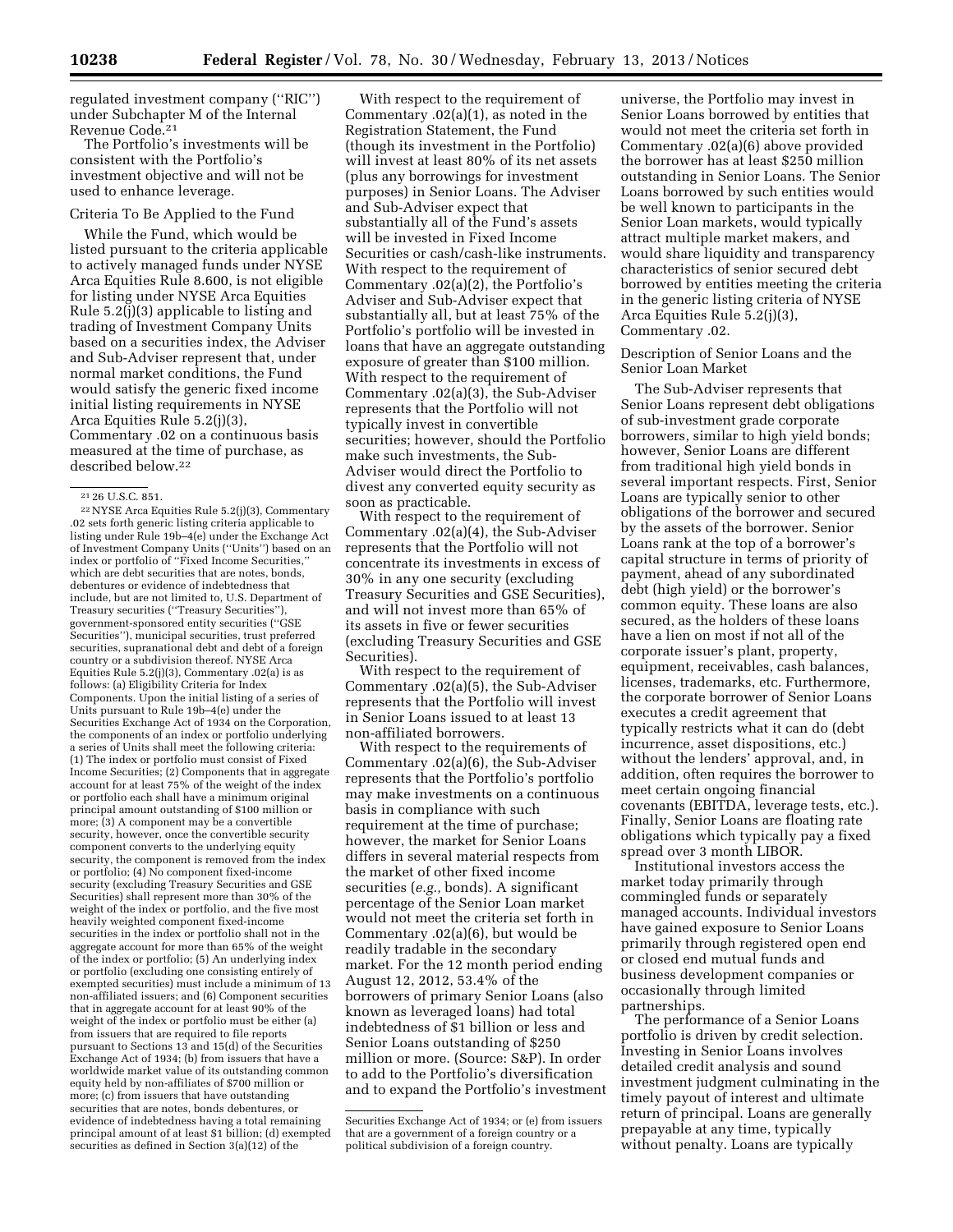purchased at close to 100 (''par'') and are also typically repaid at 100; the return to the investor comes from the quarterly interest coupons and the return of principal. Underperformance comes from making investment misjudgments whereby the corporate borrower fails to repay the loan at maturity or otherwise defaults on the obligation.23

The Sub-Adviser represents that the Senior Loan market, in terms of total outstanding loans by dollar volume is approximately equal in size to the high yield corporate bond market in the U.S.—between \$1.2 trillion and \$1.5 trillion. The market for Senior Loans is almost exclusively comprised of noninvestment grade corporate borrowers. The Loan Syndication and Trading Association (''LSTA''), a trade group sponsored by both underwriters of and institutional investors in senior bank loans, has been tracking trading volumes and bid-offer spreads for the asset class since 2007. For the month ended June 30, 2012—a representative period—\$30 billion of Senior Loans changed hands representing 1,109 individual transactions. (Source: LSTA.) Average quarterly Senior Loan trading volume exceeded \$100 billion during 2011. Quarterly trading volumes fell modestly to \$98 billion in the second calendar quarter of 2012.24

The Portfolio, as noted above, will primarily invest in the more liquid and higher rated segment of the Senior Loan market. The average credit rating of the Senior Loans that the Fund typically will hold will be rated between BB+ and B+ as rated by S&P. The most actively traded loans will generally have a tranche size outstanding (or total float of the issue) in excess of \$250 million. The borrowers of these broadly syndicated bank loans will typically be followed by many ''buy-side'' and ''sell-side'' credit

24As of October 2012, 195 open ended loan funds and open ended bond funds were invested in the Senior Loan market as a primary or secondary asset class. (Source: Morningstar.) As of October 2012, there were approximately \$65 billion of assets under management in 39 open ended loan funds and approximately \$252 billion of assets under management in 158 open ended high yield bond funds. 86 of the 158 open ended high yield bond funds made an allocation to Senior Loans, and, among high yield bond funds that had an allocation to Senior Loans, such allocation was 4.99% on average. (Source: Morningstar Direct.)

analysts who will in turn rely on the borrower to provide transparent financial information concerning its business performance and operating results. The Sub-Adviser represents that such borrowers typically provide significant financial transparency to the market through the delivery of financial statements on at least a quarterly basis as required by the executed credit agreements. Additionally, bid and offers in the Senior Loans are available throughout the trading day on larger Senior Loans issues with multiple dealer quotes available.

The Sub-Adviser represents that the underwriters, or agent banks, which distribute, syndicate and trade Senior Loans are among the largest global financial institutions, including JPMorgan, Bank of America, Citigroup, Goldman Sachs, Morgan Stanley, Wells Fargo, Deutsche Bank, Barclays, Credit Suisse and others. It is common for multiple firms to act as underwriters and market makers for a specific Senior Loan issue. For example, two underwriters may co-underwrite and fund a Senior Loan that has a \$1 billion institutional tranche. One of the underwriters acting as syndication agent for the financing, will then draft an offering memorandum (similar to an equity IPO prospectus), distribute it to potential investors, schedule management meetings with the largest loan investors and arrange a bank meeting that includes management presentations along with a question and answer session. The investor audience attends in person as well as via telephone with both live and recorded conference call options. After a two week syndication process where investors can complete their due diligence work with access to company management and underwriter bankers to answer credit questions, investors' commitments are collected by the underwriter. The underwriter will typically allocate the loan to 80–120 investors within the following week, with the largest position representing 3– 5% of the tranche size in a successful syndication. The underwriters will both make executable two sided markets in the loan with eighth to a quarter point bid/ask spreads on sizes in the \$2 million to \$20 million range, depending on the issue. Other banks also have Senior Loan trading desks that make secondary bid/ask markets in the loans after they are allocated. Senior Loan investors can also obtain information on Senior Loans and their borrowers from numerous public sources, including Bloomberg, FactSet, public financial

statement filings (Forms 10–K and 10– Q), and sell side research analysts.

The Sub-Adviser represents that the segment of the Senior Loan market that the Portfolio will focus on is highly liquid. Senior Loans of \$250 million or more in issuance are typically quite liquid and will have multiple market makers and typically 75 or more institutional holders. The standard bid/ offer spreads for such loans are  $\frac{1}{4}$  to  $\frac{1}{2}$ point, although the largest firms, such as the Sub-Adviser, can transact on a 1/8th point market across dealers for Senior Loans of \$250 million or more outstanding.25

The Sub-Adviser represents that, while Senior Loans are not reported through TRACE,26 there is significant transparency with dealers updating investors on trades and trading activity throughout the day. Dealers update their ''trading runs'' of Senior Loans throughout the day and distribute these via electronic messaging to the institutional investor community. The Adviser represents further that, upon commencement of trading in the Fund, the Adviser and Sub-Adviser would ensure that all ''Authorized Participants'' (as described below) for the Portfolio were added to these intraday market maker Senior Loan ''trading runs.''

Description of the S&P/LSTA U.S. Leveraged Loan 100 Index 27

The Primary Index is a market valueweighted index designed to measure the performance of the largest segment of the U.S. syndicated leveraged loan market. The Primary Index consists of 100 loan facilities drawn from a larger benchmark—the S&P/LSTA Leveraged Loan Index (''LLI'')—which covers more than 900 facilities and, as of June 30, 2011, had a market value of more than US\$ 490 billion. As of June 30, 2011, the Primary Index had a total market value of US\$ 183.4 billion.

26TRACE (Trade Reporting and Compliance Engine), is a vehicle developed by the Financial Industry Regulatory Authority (''FINRA'') that facilitates the mandatory over-the-counter secondary market transactions in eligible fixed income securities.

27The description herein of the Primary Index is based on information in ''S&P LSTA U.S. Leveraged Loan 100 Index Methodology, August 2011'' (''Primary Index Description'').

<sup>23</sup>Additional capital features inherent to Senior Loans include the following: (1) Such loans are subject to mandatory and discretionary prepayments and can be prepaid in full, often without penalty, for a variety of reasons; (2) companies may opt to refinance an existing loan at a lower spread or repay the loan with a high yield bond issuance; (3) required excess cash flow sweeps; (4) covenants requiring loan prepayment from proceeds of asset sales; and (5) quarterly amortization.

<sup>25</sup>The Exchange notes that the PowerShares Senior Loan Portfolio (Symbol: BKLN), is an indexbased exchange-traded fund listed on the Exchange since March 5, 2011 under NYSE Arca Equities Rule 5.2(j)(3). The underlying index for BKLN is the S&P/LSTA U.S. Leveraged Loan 100 Index, the Fund's Primary Index. As of November 20, 2012, BKLN had assets under management of approximately \$1.28 billion. Since inception, BKLN's average daily trading volume has been 545,065 shares, with an average premium/discount to NAV of 0.43%.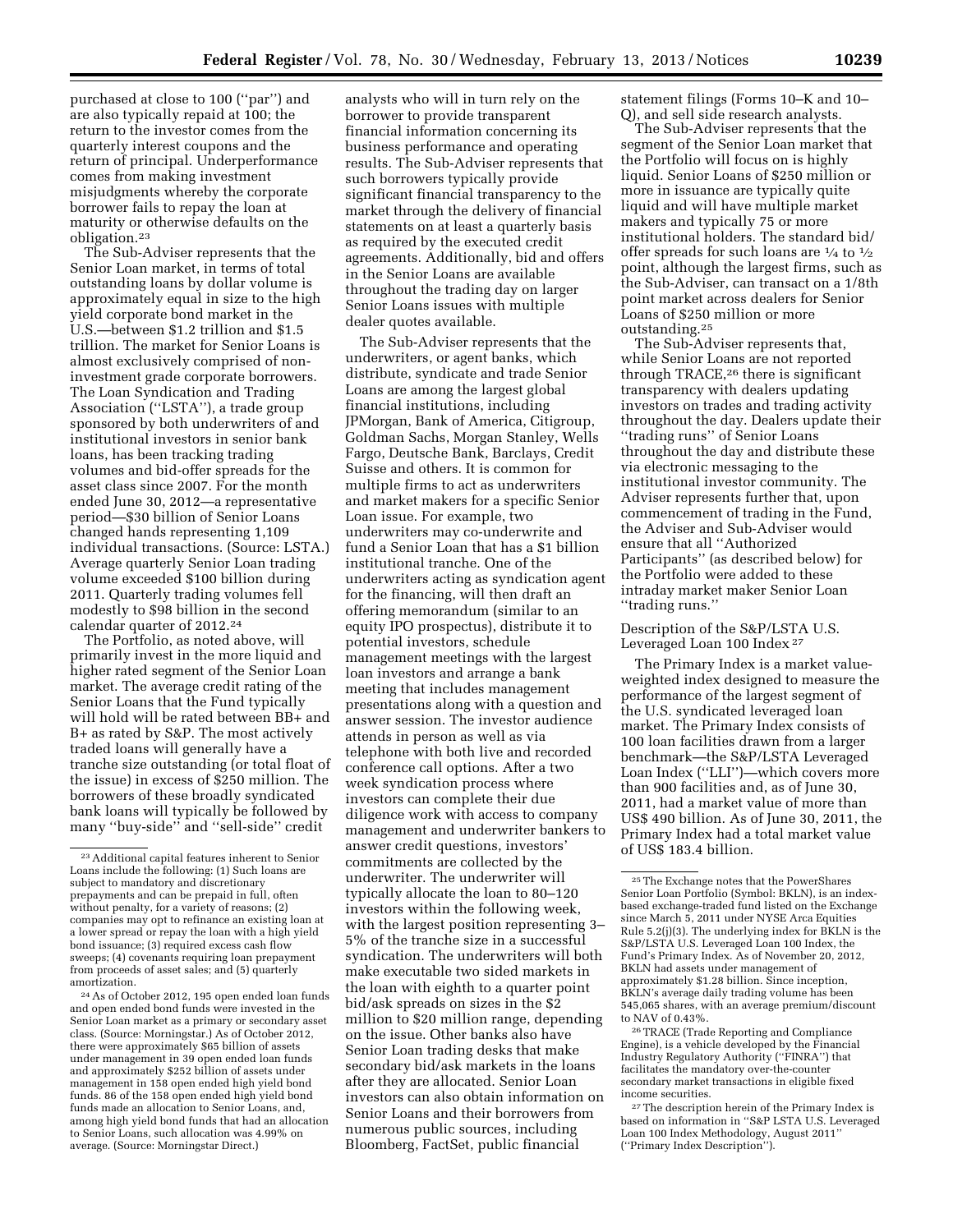The Primary Index is designed to reflect the largest facilities in the leveraged loan market. It mirrors the market-weighted performance of the largest institutional leveraged loans based upon market weightings, spreads and interest payments.

The Primary Index is rules based, although the S&P/LSTA U.S. Leveraged Loan 100 Index Committee (the ''Index Committee,'' described below) reserves the right to exercise discretion when necessary.28

The Primary Index is rebalanced semi-annually to avoid excessive turnover, but reviewed weekly to reflect pay-downs and ensure that the Primary Index portfolio maintains 100 loan facilities. The constituents of the Primary Index (the ''Index Loans'') are drawn from a universe of syndicated leveraged loans representing over 90% of the leveraged loan market.

All syndicated leveraged loans covered by the LLI universe are eligible for inclusion in the Primary Index. Term loans from syndicated credits must meet the following criteria at issuance in order to be eligible for inclusion in the LLI:

• Senior secured

• Minimum initial term of one year

• Minimum initial spread of LIBOR + 125 basis points

• U.S. dollar denominated.

All Primary Index loans must have a publicly assigned CUSIP.

According to the Primary Index Description, the Primary Index is designed to include the largest loan facilities from the LLI universe. Par outstanding is a key criterion for loan selection. Loan facilities are included if they are among the largest first lien facilities from the Primary Index in terms of par amount outstanding. There is no minimum size requirement on individual facilities in the Primary Index, but the LLI universe minimum is US\$ 50 million. Only the 100 largest first lien facilities from the LLI that meet all eligibility requirements are considered for inclusion. The Primary Index covers all borrowers regardless of origin; however, all facilities must be denominated in U.S. dollars.

A Primary Index addition is generally made only if a vacancy is created by a Primary Index deletion. Primary Index additions are reviewed on a weekly basis and are made according to par outstanding and overall liquidity. Liquidity is determined by the par outstanding and number of market bids

available. Facilities are retired when they are no longer priced by ''LSTA/LPC Mark-to-Market Pricing'' or when the facility is repaid.29

Each loan facility's total return is calculated by aggregating the interest return, reflecting the return due to interest paid and accrued interest, and price return, reflecting the gains or losses due to changes in end-of-day prices and principal prepayments.

The Primary Index is maintained in accordance with the following rules:

• The Primary Index is reviewed each week to ensure that it includes 100 Index Loans.

• A complete review and rebalancing of all Primary Index constituents is completed on a semi-annual basis coinciding with the last weekly rebalance in June and in December.

• Eligible loan facilities approved by the Primary Index Committee are added to the Primary Index during the semiannual rebalancing. Eligible loan facilities are added to the Primary Index at the weekly review only if other facilities are repaid or otherwise drop out of the Primary Index, in order to maintain 100 Index Loans.

• Any loan facility that fails to meet any of the eligibility criteria or that has a term to maturity less than or equal to 12 months plus 1 calendar day, as of the weekly Rebalancing Date, will not be included in the Primary Index.

• Par amounts of Primary Index loans will be adjusted on the weekly Rebalancing Date to reflect any changes that have occurred since the previous Rebalancing Date, due, for example, to partial pre-payments and pay-downs.30

• Constituent facilities are capped at 2% of the Primary Index and drawndown at the weekly rebalancing. When a loan facility exceeds the 2% cap, the weight is reduced to 1.90% and the proceeds are invested in the other Primary Index components on a relative-weight basis.

The Primary Index is normally reviewed and rebalanced on a weekly basis to maintain 100 constituents. The Primary Index Committee (as described

below), nevertheless, reserves the right to make adjustments to the Primary Index at any time that it believes appropriate.

Weekly Primary Index rebalancing maintenance (additions, deletions, paydowns, and other changes to the Primary Index) is based on data as of Friday (or the last business day of the week in the case of holidays) and is announced the following Wednesday (or Tuesday in the case of a holiday) for implementation on the following Friday. Publicly available information, up to and including each Wednesday's close, is considered in each weekly rebalancing.

Primary Index changes published in the announcement generally are not subject to revision and will become effective on the date listed in the announcement.

#### The Primary Index Committee

The Primary Index Committee maintains the Primary Index.31 The Primary Index Committee is comprised of employees of S&P. The Primary Index Committee is chaired by the Managing Director and Primary Index Committee Chairman at S&P.

Meetings are held annually and, from time to time, as needed. It is the sole responsibility of the Primary Index Committee to decide on all matters relating to methodology, maintenance, constituent selection and index procedures. The Primary Index Committee makes decisions based on all available information and Primary Index Committee discussions are kept confidential to avoid any unnecessary impact on market trading.

Markit iBoxx USD Liquid Leveraged Loan Index 32

According to the Secondary Index Description, the Markit iBoxx USD Liquid Leveraged Loan Index is a subset of the benchmark Markit iBoxx USD Leveraged Loan Index (USD LLI). The Secondary Index limits the number of constituent loans by selecting larger and more liquid loans from the wider USD LLI index universe as determined by the Liquidity Ranking Procedure, described below. The procedure utilizes daily liquidity scores from the Markit Loan Pricing Service, which is a broader measure of liquidity, summarizing the performance of each loan across several

 $^{28}\rm{S\&P}$  is not a broker-dealer or affiliated with a broker-dealer and has implemented procedures designed to prevent the use and dissemination of material, non-public information regarding the Primary Index.

<sup>29</sup>LSTA/LPC Mark-to-Market Pricing is used to price each loan in the index. LSTA/LPC Mark-to-Market Pricing is based on bid/ask quotes gathered from dealers and is not based upon derived pricing models. The Primary Index uses the average bid for its market value calculation.

<sup>30</sup>The Sub-Adviser represents that loan prepayments in 2011 were 40% of the S&P/LSTA Leveraged Loan Index and LTM September 30, 2012 are 28% (Source: LCD Quarterly Review, Third Quarter 2012). As a result of prepayments, the weighted average life of a loan is typically 2–3 years versus average maturity of 5–7 years. Existing investors in the Senior Loan may decline to participate in a loan refinancing that occurs at a lower spread in which case the loan would be repaid.

<sup>31</sup>The Primary Index Committee has implemented procedures designed to prevent the use and dissemination of material, non-public information regarding the Primary Index.

<sup>32</sup>The description herein of the Secondary Index is based on ''Markit iBoxx USD Liquid Leveraged Loan Index—Index Guide,'' September 2011 (''Secondary Index Description'').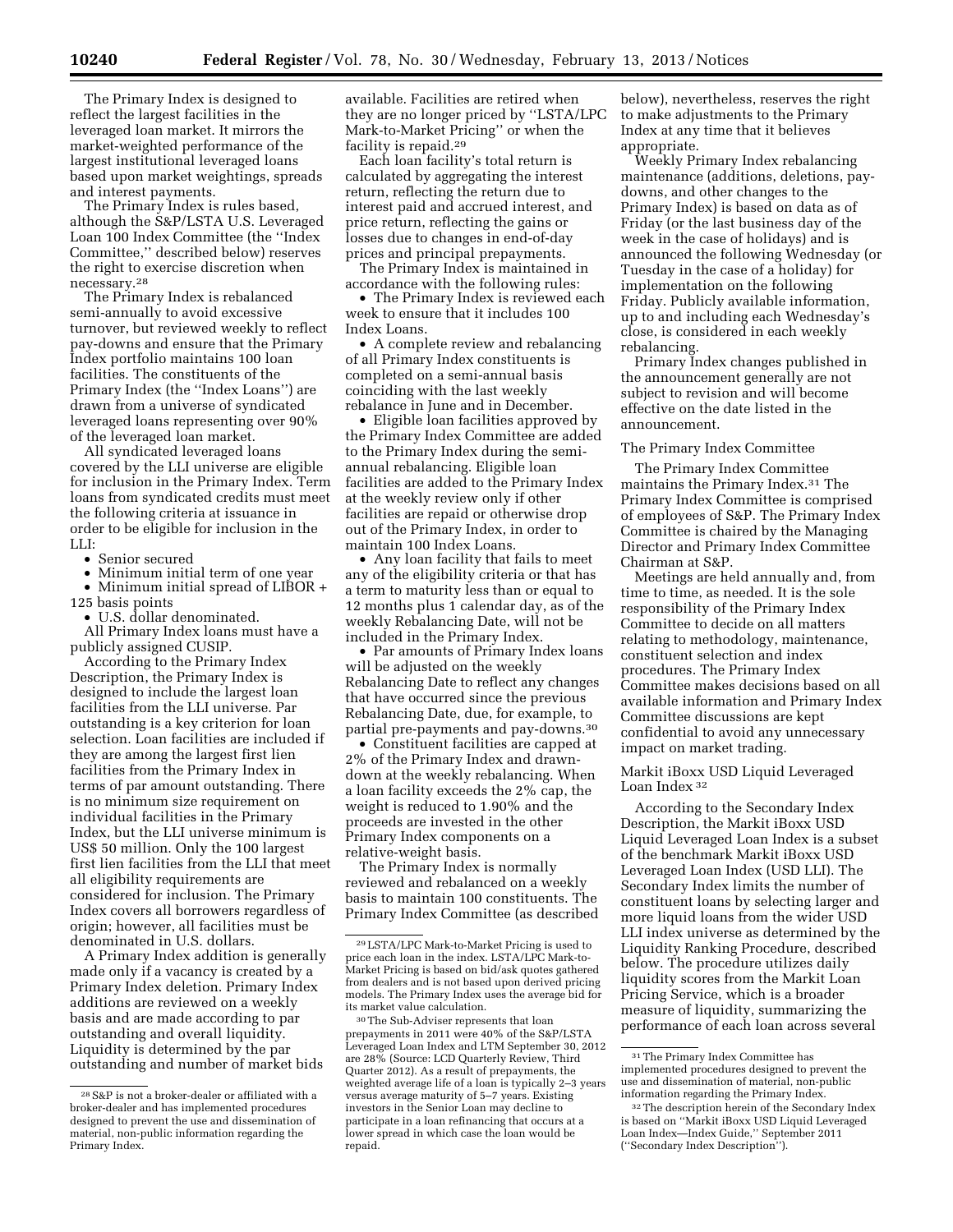liquidity metrics, such as number of quotes, or bid-offer sizes.33

The selection process for the Secondary Index will be used on the index inception date and at every monthly rebalancing (''Secondary Index Selection Date''). The selection process will involve the identification of the eligible universe using the eligibility criteria set out below. If the size of the eligible universe is greater than the target number of loans, the Liquidity Ranking Procedure will be used to determine the final index constituents. Once the index members are selected, they are automatically carried forward to the following month's selection, unless they no longer satisfy the eligibility criteria or enter a prolonged period of relative illiquidity. The Secondary Index eligibility criteria and the liquidity ranking procedure are described in further detail below.

The following six selection criteria are used to derive the eligible universe from the MarkitWSO USD-denominated loan universe: loan type; minimum size; liquidity/depth of market; spread; credit rating; and minimum time to maturity.34

Only USD-denominated loans are eligible for the Secondary Index.

Eligible loan types are fully funded term loans (fixed and floating rate) and defaulted loans. Ineligible loan types are 364-day facility; delayed term loans; deposit-funded tranche; letters of credit; mezzanine; PIK Toggle; PIK; pre-funded acquisition; revolving credit; strips; synthetic lease; and unfunded loans.

A minimum facility size of \$500 million USD nominal is required to be eligible for the Secondary Index. A constituent is removed at the next rebalancing if its nominal outstanding falls below \$500 million USD.

According to the Secondary Index Description, liquidity and depth of the market can be measured by the number of prices available for a particular loan and the length of time prices have been provided by the minimum required number of price contributors. The liquidity check is based on the 3-month period prior to the rebalancing cut-off date (liquidity test period). Only loans with a minimum liquidity/depth of 2 for at least 50% of trading days of the liquidity test period are eligible. Loans issued less than 3 months prior to the rebalancing cut-off date require a

minimum liquidity/depth of 3 for at least 50% of trading days in the period from the issue date to the rebalancing cut-off date.

Only sub-investment grade loans are eligible for the Secondary Index. Each rated loan is assigned a composite index rating based on the ratings from Moody's and S&P's. If more than one agency publishes a rating for a loan, the average of the ratings determines the composite rating. The average rating is calculated as the numerical average of the ratings provided. To calculate the average, each rating [sic] assigned an integer number as follows: AAA/Aaa is assigned a 1, AA+/Aa1 a 2, etc. The resulting average is rounded to the nearest integer with .5 rounded up. Loans designated as ''Not Rated'' by both Moody's and S&P must have a minimum current spread of 125 basis points over LIBOR to be eligible for the Secondary Index. Loans designated as ''Not Rated'' are not assigned an index rating. Defaulted loans are eligible for the Secondary Index provided they meet all other criteria.35

The initial time to maturity is measured from the loan's issue date to its maturity date. A minimum initial time to maturity of one year is required for potential constituents. The minimum time to maturity threshold reduces the Secondary Index turnover and transaction costs associated with short-dated loans. Existing constituents with time to maturities of less than 1 year remain in the Secondary Index until maturity provided they meet all other eligibility criteria.

In order to determine the final Secondary Index constituents, the loans in the eligible universe are ranked according to their liquidity scores, as provided by the Markit Loan Pricing Service. Each loan in the MarkitWSO database 36 is assigned a daily score based on the loan's performance on the following liquidity metrics:

• Sources Quote: The number of dealers sending out runs.

• Frequency of Quotes: Total number of dealer runs.

• Number of Sources with Size: The number of dealer runs with associated size.

• Bid-offer spreads: The average bidoffer spread in dealer runs.

• Average quote size: The average size parsed from quotes.

• Movers Count: The end of day composite contributions which have moved on that day.

Each loan carries a score ranging from 1 to 5 in ascending order of liquidity, depending on the daily values for the above components. A loan with a score of 1 will have the best performance in each of the categories above. In the liquidity ranking procedure described below, average liquidity scores are calculated for each loan, over a calendar one or three month period immediately preceding each rebalancing date.

On the Secondary Index inception day, the target number of loans will be 100. Loans will be removed from the Secondary Index if they are no longer present in the current eligible universe or are not ranked within the first 125 places in terms of 3 month average liquidity score. On every subsequent rebalancing, the number of new loans to be selected will be equal to the number of loans which will be removed from the Secondary Index.

According to the Secondary Index Description, the parameters used in the selection process, including the target number of loans and the eligibility criteria, are subject to an annual review process to ensure that the Secondary Index continues to reflect the underlying loans market. The results of the analysis are submitted to the oversight committee for the Markit iBoxx USD Leveraged Loans Indices (''Oversight Committee'').37 The review will consist of a qualitative and quantitative assessment of any developments in the loans market in terms of market size, depth, and overall liquidity conditions of the market together with a recommendation whether current index rules should be modified. Factors that will be considered in the assessment will include: size of the market; new issuance patterns and trends; outstanding number of loans and borrowers; and liquidity conditions.

All Markit iBoxx USD Leveraged Loans Indices are calculated at the end of each business day and re-balanced at the end of each month.

The Markit iBoxx USD Leveraged Loans Indices are calculated on the basis of end-of-day prices provided by Markit Loan Pricing services on each recommended Securities Industry and Financial Markets Association (''SIFMA'') U.S. trading day.

On each pricing day, end-of-day bid, mid and ask price quotes for the applicable loans are received from Markit Loan Pricing. Prices for all loans are taken at 4:15 p.m. Eastern time

<sup>33</sup>Markit is not a broker-dealer or affiliated with a broker-dealer and has implemented procedures designed to prevent the use and dissemination of material, non-public information regarding the Secondary Index.

<sup>34</sup>MarkitWSO is a corporate loan data base that Markit maintains using information provided by agent banks on each constituent Senior Loan in its data base of approximately 4,300 Senior Loans.

<sup>35</sup>While the Secondary Index can include defaulting Senior Loans, the Sub-Adviser does not intend to invest in such loans. 36*See* note 34, *supra.* 

<sup>37</sup>The Oversight Committee has implemented procedures designed to prevent the use and dissemination of material, non-public information regarding the Secondary Index.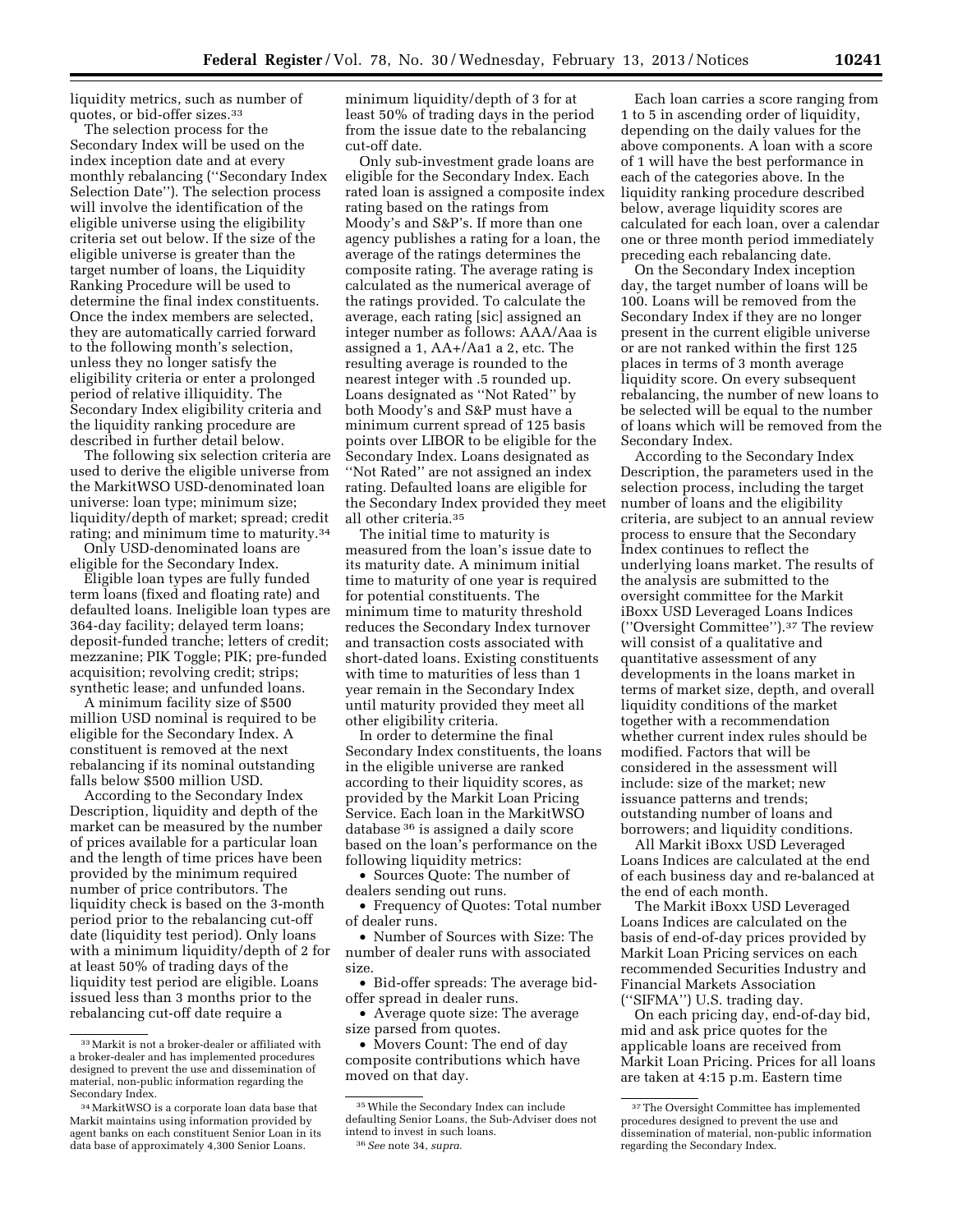(''E.T.''). Secondary Index data is published and distributed on the next day by 8:00 a.m. E.T. and is available on the Markit index Web site, *[http://](http://indices.markit.com) [indices.markit.com,](http://indices.markit.com)* and through Bloomberg and Reuters.

Markit will provide bid, mid and ask prices for all eligible loans at the end of each index calculation day. Reference loan data will be provided by Markit, which represents up-to-date reference and transactional information on over 1,000 leveraged loans.

## Creations and Redemptions of Shares

The Fund will issue and redeem Shares only in Creation Units at the NAV next determined after receipt of an order on a continuous basis every day except weekends and specified holidays. The NAV of the Fund will be determined once each business day, normally as of the close of trading of the New York Stock Exchange (''NYSE''), generally, 4:00 p.m. E.T. Creation Unit sizes will be 50,000 Shares per Creation Unit. The Trust will issue and sell Shares of the Fund only in Creation Units on a continuous basis through the Distributor, without a sales load (but subject to transaction fees), at their NAV per Share next determined after receipt of an order, on any business day, in proper form pursuant to the terms of the Authorized Participant agreement (as referred to below).

The consideration for purchase of a Creation Unit of the Fund generally will consist of either (i) the in-kind deposit of a designated portfolio of securities (primarily Senior Loans) (the ''Deposit Securities'') per each Creation Unit and the Cash Component (defined below), computed as described below or (ii) the cash value of the Deposit Securities (''Deposit Cash'') and the ''Cash Component,'' computed as described below. The primary method of creation and redemption transactions will be in cash. In-kind creation and redemption transactions will be available only if requested by an Authorized Participant and approved by the Trust.

When accepting purchases of Creation Units for cash, the Fund may incur additional costs associated with the acquisition of Deposit Securities that would otherwise be provided by an inkind purchaser. Together, the Deposit Securities or Deposit Cash, as applicable, and the Cash Component will constitute the ''Fund Deposit,'' which represents the minimum initial and subsequent investment amount for a Creation Unit of the Fund. The ''Cash Component'' will be an amount equal to the difference between the NAV of the Shares (per Creation Unit) and the market value of the Deposit Securities or

Deposit Cash, as applicable. If the Cash Component is a positive number (*i.e.,*  the NAV per Creation Unit exceeds the market value of the Deposit Securities or Deposit Cash, as applicable), the Cash Component will be such positive amount. If the Cash Component is a negative number (*i.e.,* the NAV per Creation Unit is less than the market value of the Deposit Securities or Deposit Cash, as applicable), the Cash Component will be such negative amount and the creator will be entitled to receive cash in an amount equal to the Cash Component. The Cash Component will serve the function of compensating for any differences between the NAV per Creation Unit and the market value of the Deposit Securities or Deposit Cash, as applicable.

According to the Registration Statement, to be eligible to place orders with respect to creations and redemptions of Creation Units, an entity must be (i) a ''Participating Party,'' *i.e.,*  a broker-dealer or other participant in the clearing process through the Continuous Net Settlement System of the National Securities Clearing Corporation (''NSCC''); or (ii) a Depository Trust Company (''DTC'') participant. In addition, each Participating Party or DTC Participant (each, an ''Authorized Participant'') must execute an agreement that has been agreed to by the Principal Underwriter and the Transfer Agent, and that has been accepted by the Trust, with respect to purchases and redemptions of Creation Units.

The Custodian, through the NSCC, will make available on each business day, immediately prior to the opening of business on the Exchange's Core Trading Session (currently 9:30 a.m., E.T.), the list of the names and the required number of shares of each Deposit Security or the required amount of Deposit Cash, as applicable, to be included in the current Fund Deposit (based on information at the end of the previous business day) for the Fund. Such Fund Deposit is subject to any applicable adjustments as described below, in order to effect purchases of Creation Units of the Fund until such time as the next-announced composition of the Deposit Securities or the required amount of Deposit Cash, as applicable, is made available.

Shares may be redeemed only in Creation Units at their NAV next determined after receipt of a redemption request in proper form by the Fund through the Transfer Agent and only on a business day.

With respect to the Fund, the Custodian, through the NSCC, will make

available immediately prior to the opening of business on the Exchange (9:30 a.m. Eastern time) on each business day, the list of the names and share quantities of the Portfolio's portfolio securities (''Fund Securities'') or the required amount of Deposit Cash that will be applicable (subject to possible amendment or correction) to redemption requests received in proper form (as defined below) on that day. Fund Securities received on redemption may not be identical to Deposit Securities.

Redemption proceeds for a Creation Unit will be paid either in-kind or in cash or a combination thereof, as determined by the Trust. With respect to in-kind redemptions of the Fund, redemption proceeds for a Creation Unit will consist of Fund Securities as announced by the Custodian on the business day of the request for redemption received in proper form plus cash in an amount equal to the difference between the NAV of the Shares being redeemed, as next determined after a receipt of a request in proper form, and the value of the Fund Securities (the ''Cash Redemption Amount''), less a fixed redemption transaction fee and any applicable additional variable charge as set forth in the Registration Statement. In the event that the Fund Securities have a value greater than the NAV of the Shares, a compensating cash payment equal to the differential will be required to be made by or through an Authorized Participant by the redeeming shareholder. Notwithstanding the foregoing, at the Trust's discretion, an Authorized Participant may receive the corresponding cash value of the securities in lieu of the in-kind securities value representing one or more Fund Securities.

The creation/redemption order cut-off time for the Fund is expected to be 4:00 p.m. Eastern Time for purchases of Shares. On days when the Exchange closes earlier than normal, the Fund may require orders for Creation Units to be placed earlier in the day.

### Net Asset Value

The NAV per Share for the Fund will be computed by dividing the value of the net assets of the Fund (*i.e.,* the value of its total assets less total liabilities) by the total number of Shares outstanding, rounded to the nearest cent. Expenses and fees, including the management fees, are accrued daily and taken into account for purposes of determining NAV.<sup>38</sup> The NAV of the Fund will be

<sup>38</sup>Markit will be the primary price source for Senior Loans in calculating the Portfolio's NAV. To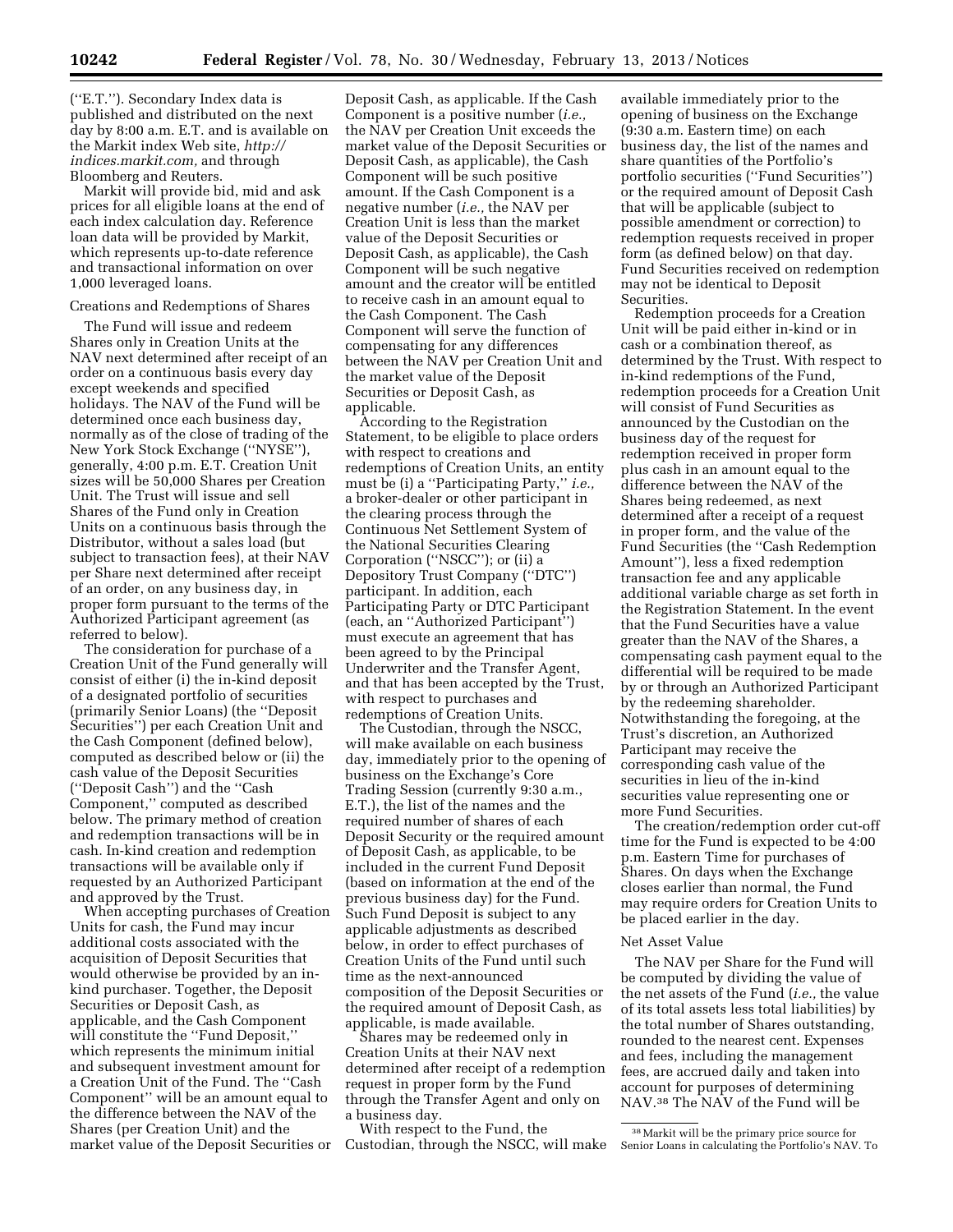calculated by the Custodian and determined at the close of the regular trading session on the NYSE (ordinarily 4:00 p.m., E.T.) on each day that such exchange is open, provided that fixedincome assets (and, accordingly, the Fund's NAV) may be valued as of the announced closing time for trading in fixed-income instruments on any day that SIFMA (or the applicable exchange or market on which the Fund's investments are traded) announces an early closing time. Creation/redemption order cut-off times may also be earlier on such days.

In calculating the Portfolio's and Fund's NAV per Share, the Portfolio's investments will generally be valued using market valuations. A market valuation generally means a valuation (i) obtained from an exchange, a pricing service, or a major market maker (or dealer), (ii) based on a price quotation or other equivalent indication of value supplied by an exchange, a pricing service, or a major market maker (or dealer) or (iii) based on amortized cost. The Adviser may use various pricing services, or discontinue the use of any pricing service, as approved by the Fund's Board from time to time. A price obtained from a pricing service based on such pricing service's valuation matrix may be considered a market valuation. Any assets or liabilities denominated in currencies other than the U.S. dollar will be converted into U.S. dollars at the current market rates on the date of valuation as quoted by one or more sources.

In the event that current market valuations are not readily available or such valuations do not reflect current market value, the Trust's procedures require the Pricing and Investment Committee to determine a security's fair value if a market price is not readily available.39 In determining such value the Trust's Pricing and Investment Committee may consider, among other things, (i) price comparisons among multiple sources, (ii) a review of corporate actions and news events, and (iii) a review of relevant financial

indicators (*e.g.,* movement in interest rates, market indices, and prices from the Fund's index providers). In these cases, the Fund's NAV may reflect certain portfolio securities' fair values rather than their market prices. Fair value pricing involves subjective judgments and it is possible that the fair value determination for a security is materially different than the value that could be realized upon the sale of the security.

The Shares will conform to the initial and continued listing criteria under NYSE Arca Equities Rule 8.600. The Exchange represents that, for initial and/or continued listing, the Fund will be in compliance with Rule 10A–3 40 under the Act, as provided by NYSE Arca Equities Rule 5.3. A minimum of 100,000 Shares for the Fund will be outstanding at the commencement of trading on the Exchange. The Exchange will obtain a representation from the issuer of the Shares that the NAV per Share will be calculated daily and that the NAV and the Disclosed Portfolio, as defined in NYSE Arca Equities Rule 8.600(c)(2), will be made available to all market participants at the same time.

Availability of Information

The Fund's Web site (*[www.spdrs.com](http://www.spdrs.com)*), which will be publicly available prior to the public offering of Shares, will include a form of the prospectus for the Fund that may be downloaded. The Fund's Web site will include additional quantitative information updated on a daily basis, including, for the Fund, (1) daily trading volume, the prior business day's reported closing price, NAV and midpoint of the bid/ask spread at the time of calculation of such NAV (the ''Bid/ Ask Price"),<sup>41</sup> and a calculation of the premium and discount of the Bid/Ask Price against the NAV, and (2) data in chart format displaying the frequency distribution of discounts and premiums of the daily Bid/Ask Price against the NAV, within appropriate ranges, for each of the four previous calendar quarters. On each business day, before commencement of trading in Shares in the Core Trading Session on the Exchange, the Fund will disclose on its Web site the Disclosed Portfolio that will form the basis for the Fund's

calculation of NAV at the end of the business day.42

On a daily basis, the Disclosed Portfolio will include each portfolio security, including Senior Loans, and other financial instruments of the Portfolio with the following information on the Fund's Web site: ticker symbol (if applicable), name of security and financial instrument, number of shares (if applicable) and dollar value of securities (including Senior Loans) and financial instruments held in the Portfolio, and percentage weighting of the security and financial instrument in the Portfolio. The Web site information will be publicly available at no charge.

One or more major market data vendors will widely disseminate, every fifteen seconds during the NYSE Arca Core Trading Session, a Portfolio Indicative Value (''PIV'') (as defined in NYSE Arca Equities Rule 8.600 (c)(3)), relating to the Fund.43 The PIV calculations will be estimates of the value of the Fund's NAV per Share using market data converted into U.S. dollars at the current currency rates. The PIV price will be based on quotes and closing prices from the securities' local market and may not reflect events that occur subsequent to the local market's close. Premiums and discounts between the PIV and the market price may occur. This should not be viewed as a ''real-time'' update of the NAV per Share of the Fund, which is calculated only once a day.

In addition, a basket composition file, which includes the security names, amount and share quantities, as applicable, required to be delivered in exchange for the Fund's Shares, together with estimates and actual cash components, will be publicly disseminated daily prior to the opening of the NYSE via NSCC. The basket represents one Creation Unit of the Fund.

The Primary Index description and Secondary Index description are publicly available. Primary and Secondary Index information, including values, components, and weightings, is updated and provided daily on a subscription basis by S&P and Markit, respectively. Complete methodologies for the Primary and Secondary Index are

the extent ''Other Investments'' are held, International Data Corporation (''IDC'') will be the primary price source for such investments.

<sup>39</sup>The Trust's Board has established a Pricing and Investment Committee that is composed of officers of the Trust, investment management personnel of the Adviser and senior operations and administrative personnel of State Street Bank and Trust Company. The Pricing and Investment Committee is responsible for the valuation and revaluation of any portfolio investments for which market quotations or prices are not readily available. The Pricing and Investment Committee has implemented procedures designed to prevent the use and dissemination of material, non-public information regarding valuation and revaluation of any portfolio investments.

<sup>40</sup> 17 CFR 240.10A–3.

<sup>41</sup>The Bid/Ask Price of the Fund will be determined using the mid-point of the highest bid and the lowest offer on the Exchange as of the time of calculation of the Fund's NAV. The records relating to Bid/Ask Prices will be retained by the Fund and its service providers.

<sup>42</sup>Under accounting procedures followed by the Fund, trades made on the prior business day (''T'') will be booked and reflected in NAV on the current business day (''T+1''). Accordingly, the Fund will be able to disclose at the beginning of the business day the portfolio that will form the basis for the NAV calculation at the end of the business day.

<sup>43</sup>Currently, it is the Exchange's understanding that several major market data vendors display and/ or make widely available PIVs taken from the Consolidated Tape Association (''CTA'') or other data feeds.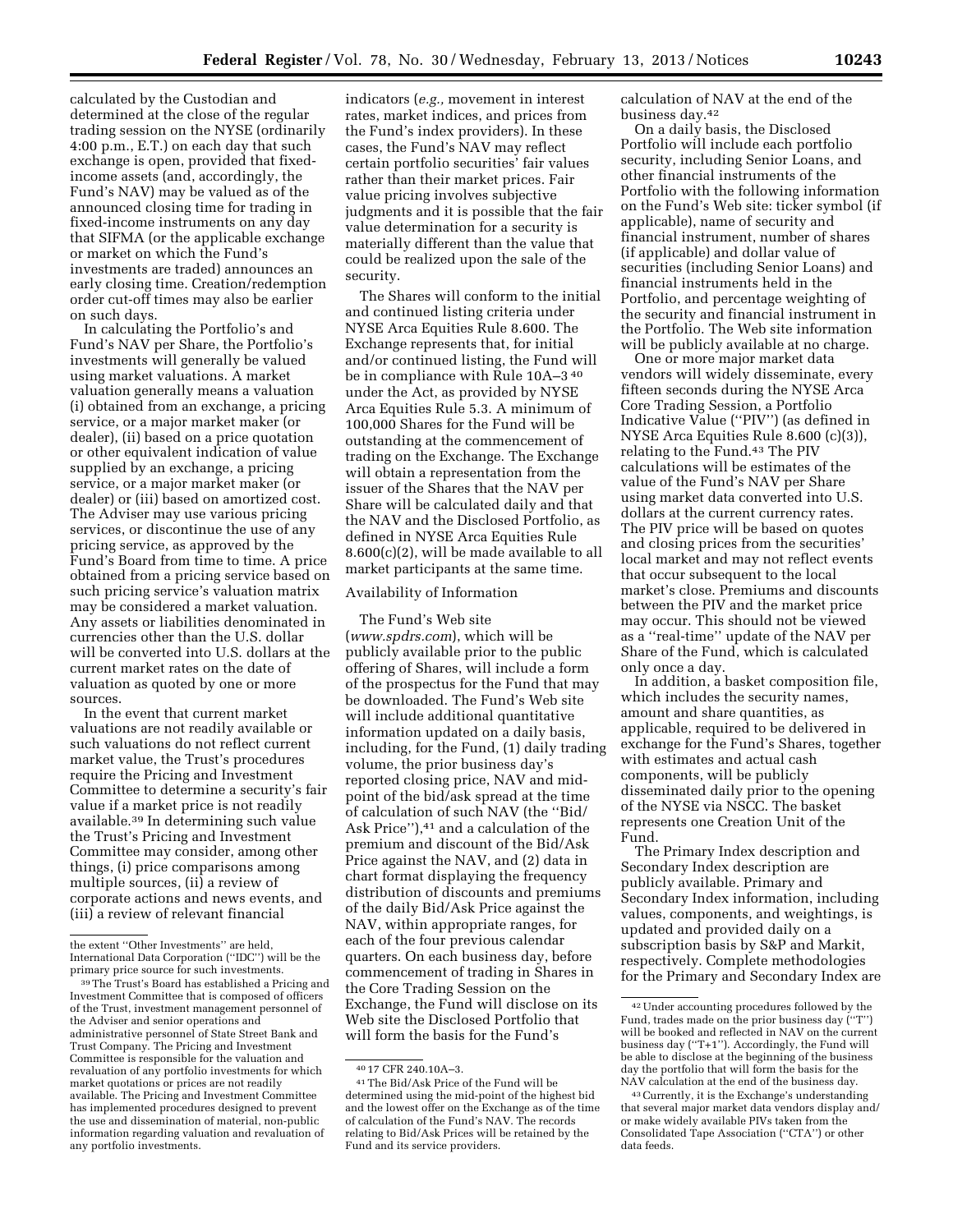made available on the Web sites of S&P and Markit, respectively.

Investors can also obtain the Trust's Statement of Additional Information (''SAI''), the Fund's Shareholder Reports, and its Form N–CSR and Form N–SAR, filed twice a year. The Trust's SAI and Shareholder Reports are available free upon request from the Trust, and those documents and the Form N–CSR and Form N–SAR may be viewed on-screen or downloaded from the Commission's Web site at *[www.sec.gov.](http://www.sec.gov)* Information regarding market price and trading volume of the Shares will be continually available on a real-time basis throughout the day on brokers' computer screens and other electronic services. Information regarding the previous day's closing price and trading volume information will be published daily in the financial section of newspapers. Quotation and last sale information for the Shares will be available via the CTA high-speed line.

The dissemination of the PIV, together with the Disclosed Portfolio, will allow investors to determine the value of the underlying Portfolio of the Fund on a daily basis and to provide a close estimate of that value throughout the trading day. The intra-day, closing and settlement prices of the Portfolio securities, including Senior Loans and other assets, will also be readily available from the national securities exchanges trading such securities, automated quotation systems, published or other public sources, or on-line information services such as Bloomberg or Reuters.

Additional information regarding the Trust and the Shares, including investment strategies, risks, creation and redemption procedures, fees, Portfolio holdings disclosure policies, distributions and taxes is included in the Registration Statement. All terms relating to the Fund that are referred to, but not defined in, this proposed rule change are defined in the Registration Statement.

#### Trading Halts

With respect to trading halts, the Exchange may consider all relevant factors in exercising its discretion to halt or suspend trading in the Shares of the Fund.44 Trading in Shares of the Fund will be halted if the circuit breaker parameters in NYSE Arca Equities Rule 7.12 have been reached. Trading also may be halted because of market conditions or for reasons that, in the view of the Exchange, make trading in

the Shares inadvisable. These may include: (1) The extent to which trading is not occurring in the securities and/or the financial instruments comprising the Disclosed Portfolio of the Fund; or (2) whether other unusual conditions or circumstances detrimental to the maintenance of a fair and orderly market are present. Trading in the Shares will be subject to NYSE Arca Equities Rule 8.600(d)(2)(D), which sets forth circumstances under which Shares of the Fund may be halted.

### Trading Rules

The Exchange deems the Shares to be equity securities, thus rendering trading in the Shares subject to the Exchange's existing rules governing the trading of equity securities. Shares will trade on the NYSE Arca Marketplace from 4:00 a.m. to 8:00 p.m. E.T. in accordance with NYSE Arca Equities Rule 7.34 (Opening, Core, and Late Trading Sessions). The Exchange has appropriate rules to facilitate transactions in the Shares during all trading sessions. As provided in NYSE Arca Equities Rule 7.6, Commentary .03, the minimum price variation (''MPV'') for quoting and entry of orders in equity securities traded on the NYSE Arca Marketplace is \$0.01, with the exception of securities that are priced less than \$1.00 for which the MPV for order entry is \$0.0001.

#### Surveillance

The Exchange represents that trading in the Shares will be subject to the existing trading surveillances, administered by FINRA on behalf of the Exchange, which are designed to detect violations of Exchange rules and applicable federal securities laws.45 The Exchange represents that these procedures are adequate to properly monitor Exchange trading of the Shares in all trading sessions and to deter and detect violations of Exchange rules and applicable federal securities laws.

The surveillances referred to above generally focus on detecting securities trading outside their normal patterns, which could be indicative of manipulative or other violative activity. When such situations are detected, surveillance analysis follows and investigations are opened, where appropriate, to review the behavior of all relevant parties for all relevant trading violations. FINRA, on behalf of the Exchange, will communicate as needed regarding trading in the Shares with other markets that are members of

the Intermarket Surveillance Group (''ISG'') or with which the Exchange has in place a comprehensive surveillance sharing agreement.46

In addition, the Exchange also has a general policy prohibiting the distribution of material, non-public information by its employees.

### Information Bulletin

Prior to the commencement of trading, the Exchange will inform its Equity Trading Permit (''ETP'') Holders in an Information Bulletin (''Bulletin'') of the special characteristics and risks associated with trading the Shares. Specifically, the Bulletin will discuss the following: (1) The procedures for purchases and redemptions of Shares in Creation Unit aggregations (and that Shares are not individually redeemable); (2) NYSE Arca Equities Rule 9.2(a), which imposes a duty of due diligence on its ETP Holders to learn the essential facts relating to every customer prior to trading the Shares; (3) the risks involved in trading the Shares during the Opening and Late Trading Sessions when an updated PIV will not be calculated or publicly disseminated; (4) how information regarding the PIV is disseminated; (5) the requirement that ETP Holders deliver a prospectus to investors purchasing newly issued Shares prior to or concurrently with the confirmation of a transaction; and (6) trading information.

In addition, the Bulletin will reference that the Fund is subject to various fees and expenses described in the Registration Statement. The Bulletin will discuss any exemptive, no-action, and interpretive relief granted by the Commission from any rules under the Act. The Bulletin will also disclose that the NAV for the Shares will be calculated after 4:00 p.m., E.T. each trading day.

### 2. Statutory Basis

The basis under the Act for this proposed rule change is the requirement under Section  $6(b)(5)^{47}$  that an exchange have rules that are designed to prevent fraudulent and manipulative acts and practices, to promote just and equitable principles of trade, to remove impediments to, and perfect the mechanism of a free and open market and, in general, to protect investors and the public interest.

<sup>44</sup>*See* NYSE Arca Equities Rule 7.12, Commentary .04.

<sup>45</sup>FINRA surveils trading on the Exchange pursuant to a regulatory services agreement. The Exchange is responsible for FINRA's performance under this regulatory services agreement.

<sup>46</sup>For a list of the current members of ISG, see *[www.isgportal.org.](http://www.isgportal.org)* The Exchange notes that not all components of the Disclosed Portfolio may trade on markets that are members of ISG or with which the Exchange has in place a comprehensive surveillance sharing agreement.

<sup>47</sup> 15 U.S.C. 78f(b)(5).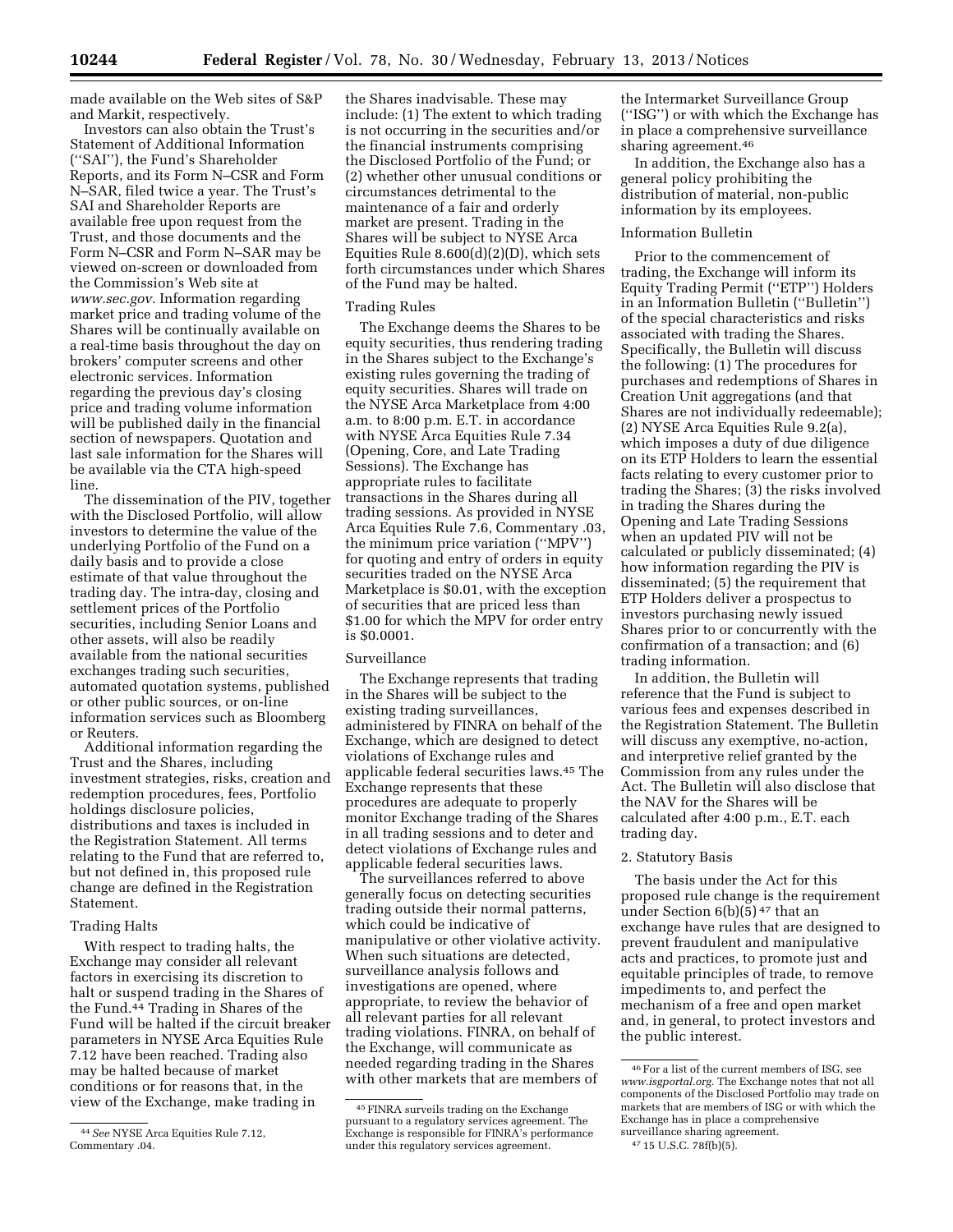The Exchange believes that the proposed rule change is designed to prevent fraudulent and manipulative acts and practices in that the Shares will be listed and traded on the Exchange pursuant to the initial and continued listing criteria in NYSE Arca Equities Rule 8.600. The Exchange has in place surveillance procedures that are adequate to properly monitor trading in the Shares in all trading sessions and to deter and detect violations of Exchange rules and applicable federal securities laws. The Exchange may obtain information via ISG from other exchanges that are members of ISG or with which the Exchange has entered into a comprehensive surveillance sharing agreement. In pursuing its investment objective, the Portfolio seeks to outperform the Primary Index by normally investing at least 80% of its net assets (plus any borrowings for investment purposes) in Senior Loans. It is anticipated that the Portfolio, in accordance with its principal investment strategy, will invest 50% to 75% of its net assets in Senior Loans that are eligible for inclusion and meet the liquidity thresholds of the Primary and/or the Secondary Indices. Each of the Portfolio's Senior Loan investments will have no less than \$250 million USD par outstanding. The Portfolio will not invest 25% or more of the value of its total assets in securities of borrowers in any one industry. The Portfolio may hold up to an aggregate amount of 15% of its net assets in illiquid securities (calculated at the time of investment), including Rule 144A securities deemed illiquid by the Adviser and Sub-Adviser. The Adviser and the Sub-Adviser are each affiliated with a broker-dealer and have implemented a ''fire wall'' with respect to such brokerdealers regarding access to information concerning the composition and/or changes to the Fund's Portfolio. The Portfolio's and Fund's investments will be consistent with the Portfolio's and Fund's investment objective and will not be used to enhance leverage. The Portfolio will not invest in options contracts, futures contracts or swap agreements. The Adviser and Sub-Adviser represent that, under normal market conditions, the Fund would satisfy the generic fixed income listing requirements in NYSE Arca Equities Rule 5.2(j)(3), Commentary .02 on a continuous basis measured at the time of purchase, as described above. Except for Underlying ETFs that may hold non-U.S. issues, the Fund will not otherwise invest in non-U.S.-registered equity issues. The Primary Index Committee has implemented procedures designed

to prevent the use and dissemination of material, non-public information regarding the Primary Index. The Oversight Committee has implemented procedures designed to prevent the use and dissemination of material, nonpublic information regarding the Secondary Index.

The proposed rule change is designed to promote just and equitable principles of trade and to protect investors and the public interest in that the Exchange will obtain a representation from the issuer of the Shares that the NAV per Share will be calculated daily and that the NAV and the Disclosed Portfolio will be made available to all market participants at the same time. In addition, a large amount of information is publicly available regarding the Fund and the Shares, thereby promoting market transparency. S&P and Markit are not broker-dealers or affiliated with a broker-dealer and each has implemented procedures designed to prevent the use and dissemination of material, non-public information regarding the Primary Index and Secondary Index, respectively. The PIV will be disseminated by one or more major market data vendors at least every 15 seconds during the Exchange's Core Trading Session. On each business day, before commencement of trading in Shares in the Core Trading Session on the Exchange, the Fund will disclose on its Web site the Disclosed Portfolio that will form the basis for the Fund's calculation of NAV at the end of the business day. Information regarding market price and trading volume of the Shares will be continually available on a real-time basis throughout the day on brokers' computer screens and other electronic services, and quotation and last sale information will be available via the CTA high-speed line. The intraday, closing and settlement prices of the Portfolio securities are also readily available from the national securities exchanges trading such securities, automated quotation systems, published or other public sources, or on-line information services. The Web site for the Fund will include a form of the prospectus for the Fund and additional data relating to NAV and other applicable quantitative information. Moreover, prior to the commencement of trading, the Exchange will inform its ETP Holders in an Information Bulletin of the special characteristics and risks associated with trading the Shares. Trading in Shares of the Fund will be halted if the circuit breaker parameters in NYSE Arca Equities Rule 7.12 have been reached or because of market conditions or for reasons that, in the

view of the Exchange, make trading in the Shares inadvisable, and trading in the Shares will be subject to NYSE Arca Equities Rule 8.600(d)(2)(D), which sets forth circumstances under which Shares of the Fund may be halted. In addition, as noted above, investors will have ready access to information regarding the Fund's holdings, the PIV, the Disclosed Portfolio, and quotation and last sale information for the Shares.

The proposed rule change is designed to perfect the mechanism of a free and open market and, in general, to protect investors and the public interest in that it will facilitate the listing and trading of an additional type of activelymanaged exchange-traded product that will enhance competition among market participants, to the benefit of investors and the marketplace. As noted above, the Exchange has in place surveillance procedures relating to trading in the Shares and may obtain information via ISG from other exchanges that are members of ISG or with which the Exchange has entered into a comprehensive surveillance sharing agreement. In addition, as noted above, investors will have ready access to information regarding the Fund's holdings, the PIV, the Disclosed Portfolio, and quotation and last sale information for the Shares.

## *B. Self-Regulatory Organization's Statement on Burden on Competition*

The Exchange does not believe that the proposed rule change will impose any burden on competition that is not necessary or appropriate in furtherance of the purposes of the Act. The Exchange believes that the proposed rule change will facilitate the listing and trading of an additional type of activelymanaged exchange-traded product that will enhance competition among market participants, to the benefit of investors and the marketplace.

## *C. Self-Regulatory Organization's Statement on Comments on the Proposed Rule Change Received From Members, Participants, or Others*

No written comments were solicited or received with respect to the proposed rule change.

## **III. Date of Effectiveness of the Proposed Rule Change and Timing for Commission Action**

Within 45 days of the date of publication of this notice in the **Federal Register** or within such longer period (i) as the Commission may designate up to 90 days of such date if it finds such longer period to be appropriate and publishes its reasons for so finding or (ii) as to which the self-regulatory